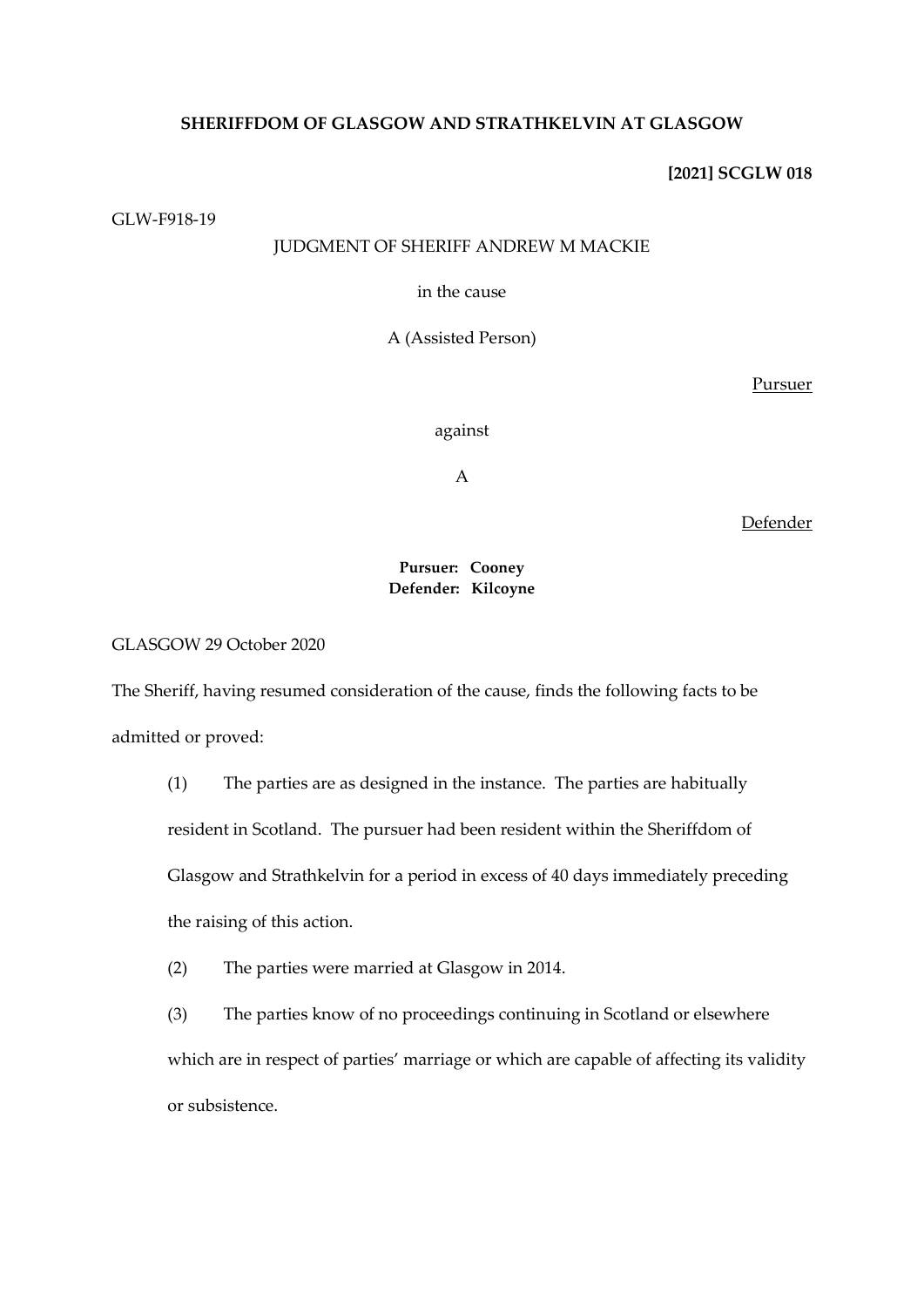(4) The parties separated from one another on 19 December 2018. Since 19 December 2018 the parties have not lived together nor have they had marital relations. There is no prospect of a reconciliation. The pursuer seeks decree of divorce. The defender consents to decree of divorce being granted.

(5) There is one child of the parties' marriage under the age of 16 years namely BA, born in 2018 (hereafter referred to as "the said child").

(6) The said child resides with the pursuer at the address in the instance and is habitually resident within the jurisdiction of this court.

(7) Glasgow Sheriff Court has jurisdiction.

(8) No permanence order (as defined in section 80(2) of the Adoption & Children (Scotland) Act 2007) is in force in respect of the said child.

(9) Between the date of parties' marriage and the date of their final separation on 19 December 2018 the defender behaved in an abusive, aggressive and controlling manner towards the pursuer. The defender's behaviour towards the pursuer deteriorated during her pregnancy and throughout the period from the birth of the said child until parties separated for the final time on 19 December 2018.

(10) After the birth of the said child, the defender continued to be verbally abusive and aggressive towards the pursuer in the presence of the said child throughout the period when parties lived together in family with the said child. During the said period the defender shouted and swore at the pursuer at times and repeatedly behaved in a violent and aggressive manner towards the pursuer in the presence of the said child. During the said period the pursuer's sister heard the defender shouting at the pursuer in the presence of the said child on a number of occasions.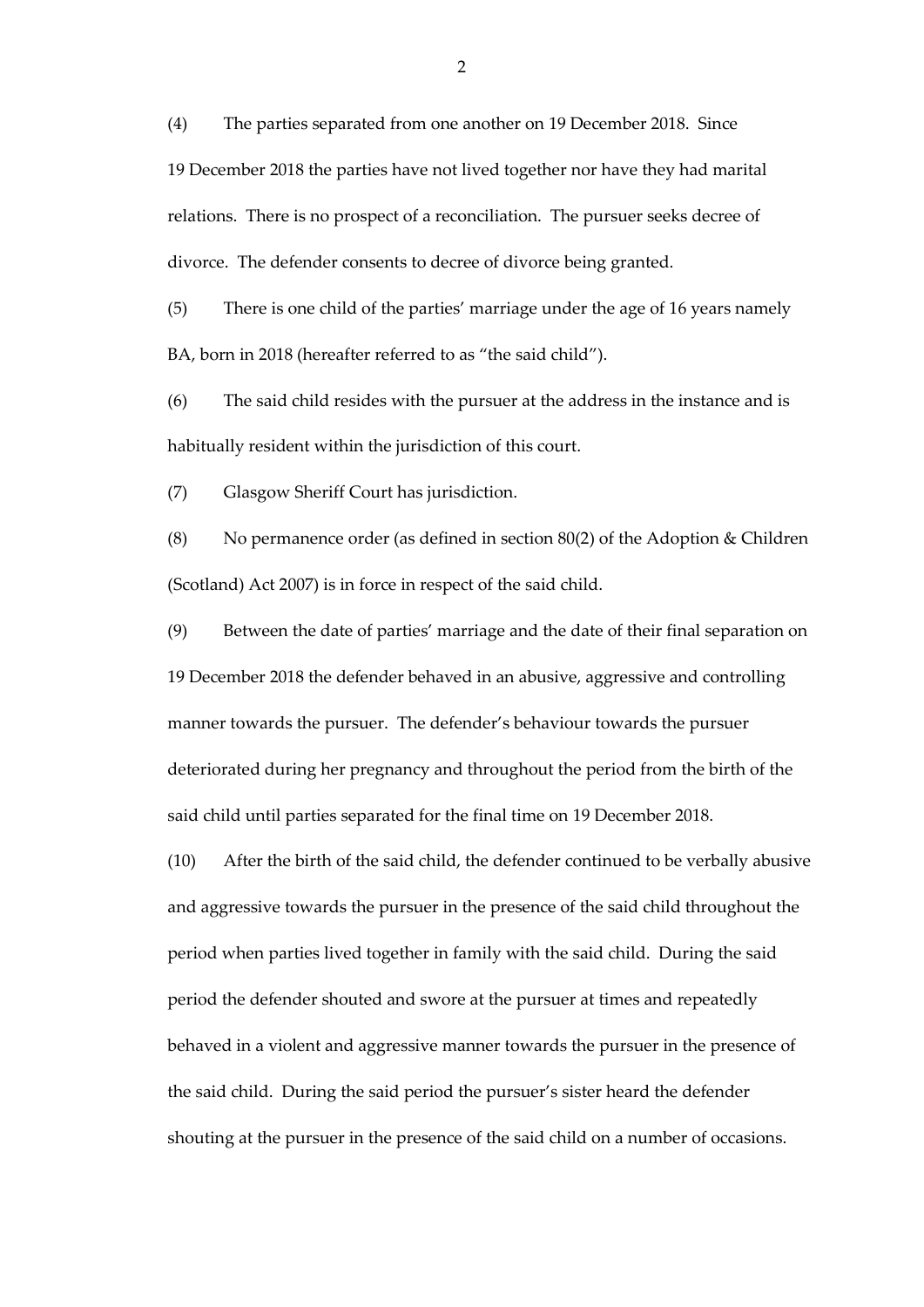(11) The pursuer gave birth to the said child in hospital. On the date of discharge of the pursuer and the said child from hospital the defender was unable to collect them as he was visiting his brother in prison. The pursuer and the said child were collected from hospital and taken to the home of the pursuer's mother by the pursuer's sister and other members of her family. The defender attended later that day at the home of the pursuer's mother. During said visit the parties argued. The defender became very angry. The pursuer and the said child were distressed by the defender's conduct. The defender wished to take the said child to visit the defender's mother and refused to listen to concerns raised by the pursuer about the welfare of the said child.

(12) Following their discharge from hospital the pursuer and the said child stayed with the pursuer's mother at the home of the pursuer's mother for a week or two before the pursuer and the said child moved into the family home with the defender. Thereafter, the defender prohibited members of the pursuer's family from visiting the pursuer and the said child at the home which parties shared.

(13) Prior to 19 December 2018, during the period when the pursuer and the said child lived in family with the defender, the pursuer contacted her sister on a number of occasions asking her to deliver items which the pursuer needed for herself or the said child. The pursuer's sister required to leave these items outside the door of the parties' home due to the defender's prohibition on members of the pursuer's family visiting parties' home.

(14) On one occasion, in 2018, within the parties' home, the defender repeatedly shouted and swore at the pursuer and moved towards the pursuer in an aggressive manner and punched the wall next to the pursuer. The defender thereafter slammed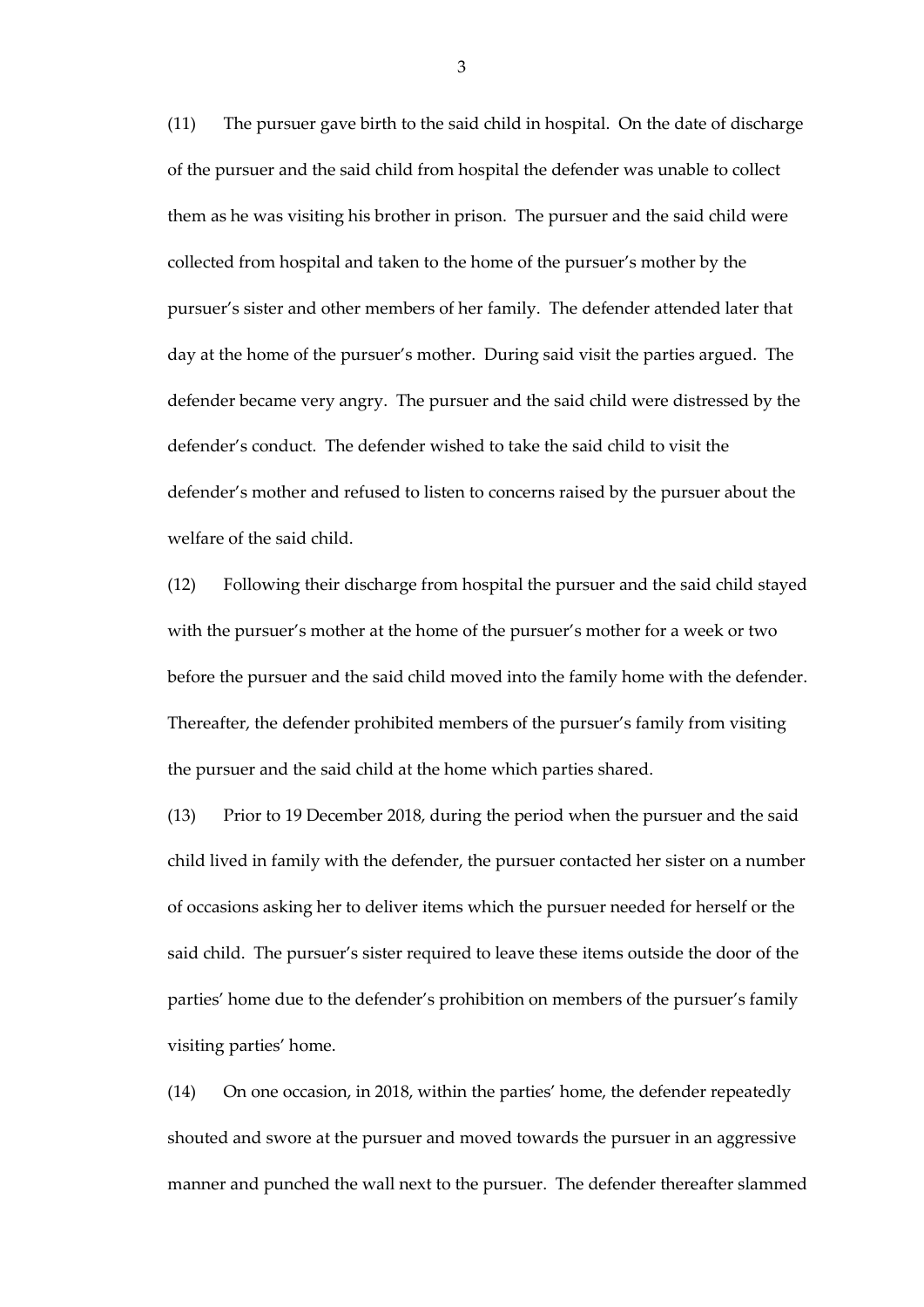an internal door within parties' home causing the said child to cry. On another occasion around that time the defender became angry when the said child urinated on him and angrily shoved the said child into the arms of the pursuer.

(15) A day or two after the incident during which the defender punched the wall next to the pursuer, the defender insisted that the pursuer and the said child accompany him on a visit to the defender's brother who was serving a prison sentence. The pursuer voiced concerns about taking the said child to the prison to visit the defender's brother. The defender became very angry with the pursuer and threatened to take the said child to the prison without the pursuer. The pursuer accompanied the defender to the prison and the parties took the said child with them. The pursuer left the visit with the said child after only a short time and took the said child back outside. Following their return home the parties argued and the defender became aggressive. The defender threw the pursuer and the said child out of the family home. The pursuer and the said child returned to live with the pursuer's mother.

(16) In mid-2018 the pursuer reported concerns about the defender's abusive and aggressive behaviour to the health visitor. The pursuer received advice from the health visitor that she should report her concerns to the Police Service of Scotland. The pursuer made such a report following which the defender was interviewed by the police in respect of same. During said interview the defender denied that he had behaved as described by the pursuer.

(17) The parties reconciled some weeks later. They then lived together in family with the said child until 19 December 2018. The defender's aggressive and controlling behaviour towards the pursuer continued during said period.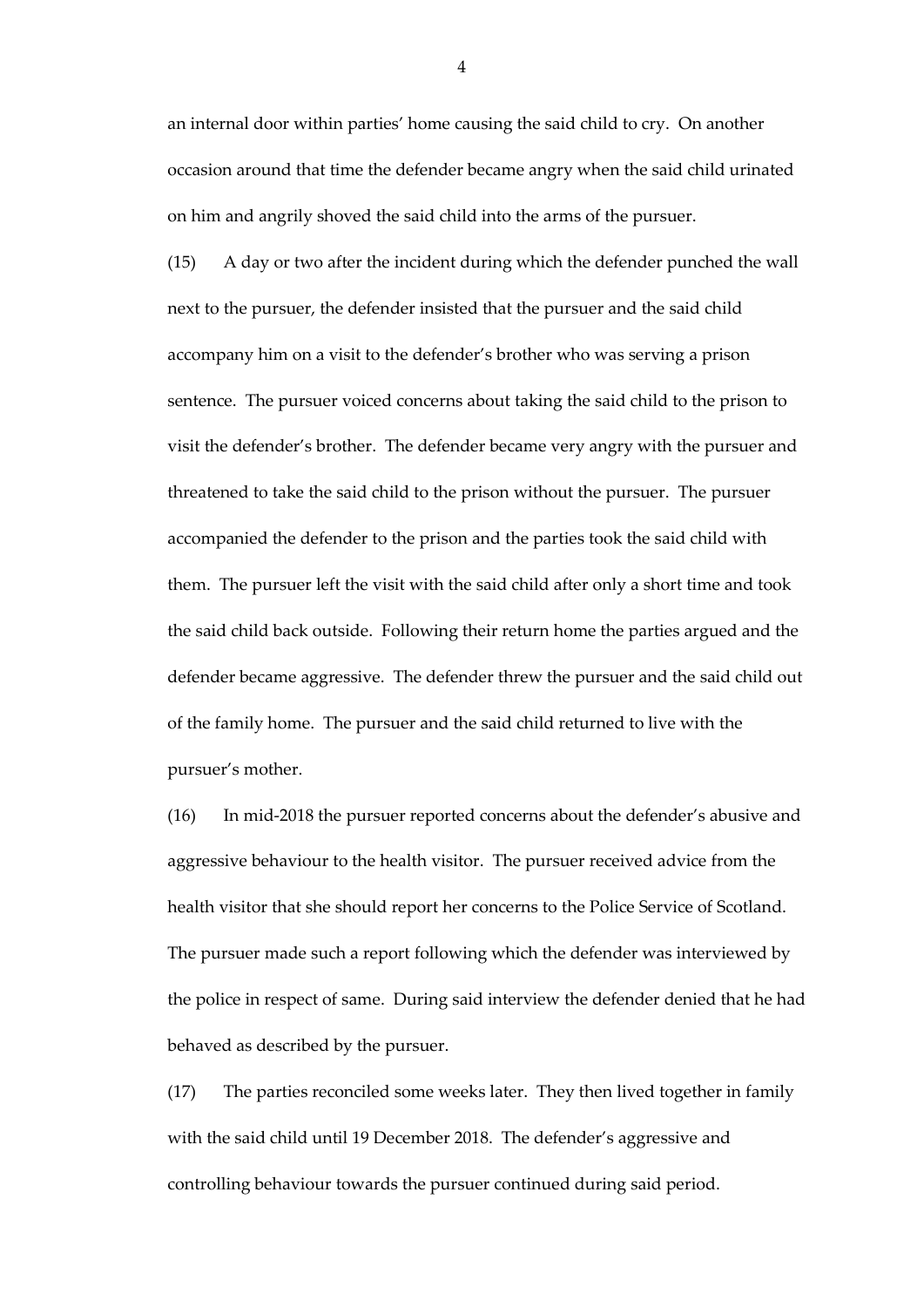(18) On 19 December 2018 the defender assaulted the pursuer within parties' home by punching her on the cheek. The defender also attempted to strangle the pursuer during said assault and threw the pursuer over the sofa in parties' home. The said child was present throughout said assault and was very distressed, crying uncontrollably. The pursuer sustained bruises as a result of the defender's said assault.

(19) The defender was prosecuted in respect of said assault. The defender pled not guilty and the case proceeded to trial. The pursuer gave evidence at said trial. The defender was convicted of said assault, after trial, in 2019. Sentence was deferred on the defender for a Criminal Justice Social Work Report to be obtained. Thereafter, the court made a community payback order in respect of the defender comprising a requirement that the defender complete 150 hours of unpaid work within a period of 9 months. The court also made the defender the subject of a nonharassment order. In terms of said non-harassment order the defender is prohibited from approaching, contacting or communicating with the pursuer, in any way, for a period of 2 years.

(20) The defender continues to deny having perpetrated said assault upon the pursuer.

(21) Prior to the imposition of said non-harassment order the defender had been subject to special conditions of bail in respect of said prosecution arising from his assault on the pursuer. Those special conditions of bail included a condition prohibiting the defender from approaching, contacting or communicating with the pursuer in any way.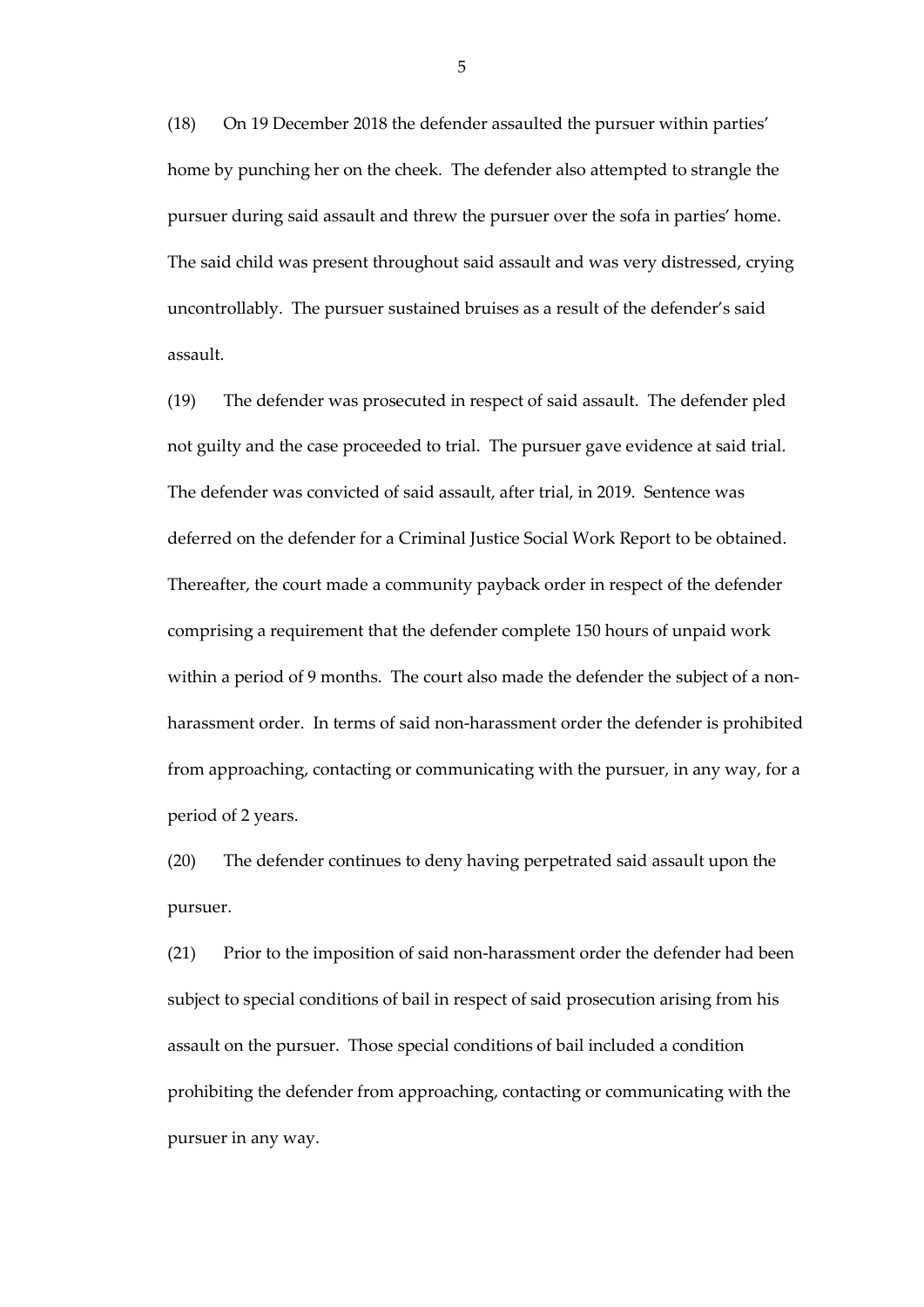(22) Following the imposition of said special bail conditions the defender arranged for one of his friends to attend at the pursuer's home to post a document through the pursuer's front door. The document comprised a form which the defender had obtained from Glasgow Central Mosque in connection with an Islamic divorce. The pursuer reported receipt of said document to the Police Service of Scotland. The defender was subsequently detained and interviewed by the said Police Service on the basis that the document which had been posted through the pursuer's door contained the defender's signature.

(23) After parties separated in 2018 the pursuer's motor vehicle was vandalised on a number of occasions. The damage to the pursuer's vehicle consisted of tyres being punctured and windows, including the windscreen, being smashed. On each of said occasions when the pursuer's motor vehicle was damaged, other cars in the immediate vicinity of the pursuer's home remained undamaged. The damage to the pursuer's motor vehicle occurred on or around each of the dates when the defender appeared in court in respect of the said criminal proceedings. On or around one of said dates when the defender had been due to appear in court in connection with said criminal proceedings the pursuer did not park her motor vehicle close to her home. On that occasion the motor vehicle belonging to the pursuer's mother was vandalised, the damage consisting of all four tyres being punctured. It is likely the defender was responsible for said damage to said motor vehicles.

(24) No criminal proceedings have been instigated against the defender in respect of said vandalism. The pursuer reported the damage to the said motor vehicles to the Police Service of Scotland on each occasion. There was insufficient evidence that the defender was responsible for said damage to allow the defender to be prosecuted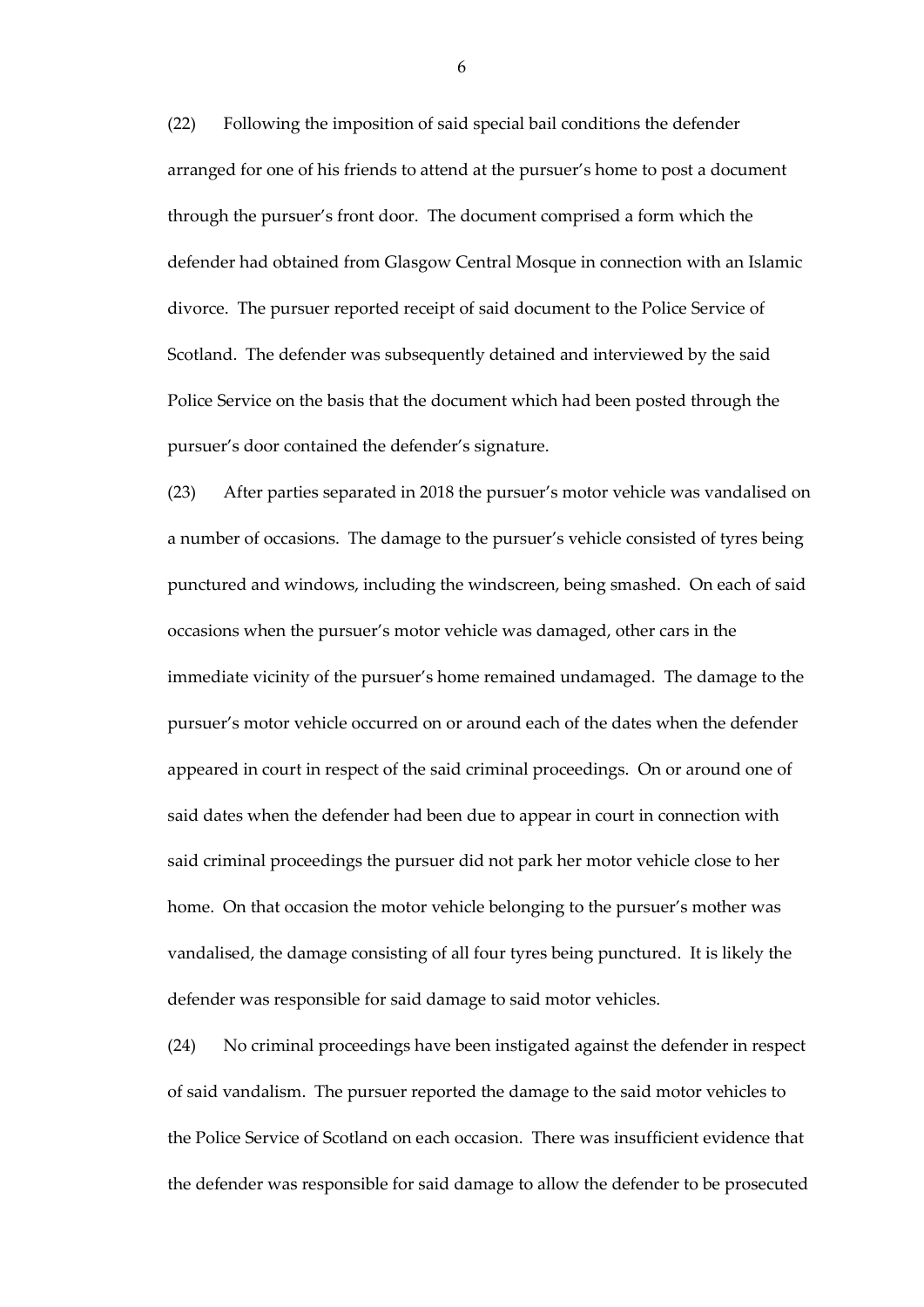in respect of same. The pursuer believes the defender was responsible for said damage to said motor vehicles and that he was attempting to intimidate and threaten the pursuer by so doing.

(25) On a number of occasions between the date of parties' reconciliation in 2018 and their separation on 19 December 2018, the defender took the said child to his mother's home. On average, the defender took the said child to his mother's home once each week for a period of around one hour. On these occasions the pursuer visited her mother's home which is located near to the home of the defender's mother as the said child was being breast fed on demand and the pursuer would require to be reasonably close to the home of the defender's mother so that the said child could be brought to her if he became hungry or distressed. The pursuer was not in favour of this arrangement and would have preferred that the defender's mother visit parties' home. The defender refused the pursuer's request that his mother visit parties' home. The defender forced the pursuer to comply with the arrangement which he wished to take place.

(26) During the period of parties' relationship the defender bullied and intimidated the pursuer. The defender made the rules in the parties' household in respect of who was allowed to visit parties' home and required the pursuer to obey the rules which he made.

(27) The defender has anger management issues.

(28) The said child is happy, healthy, safe and settled in the pursuer's care.

### FINDS IN FACT AND IN LAW**:**

(1) The marriage of the parties has irretrievably broken down.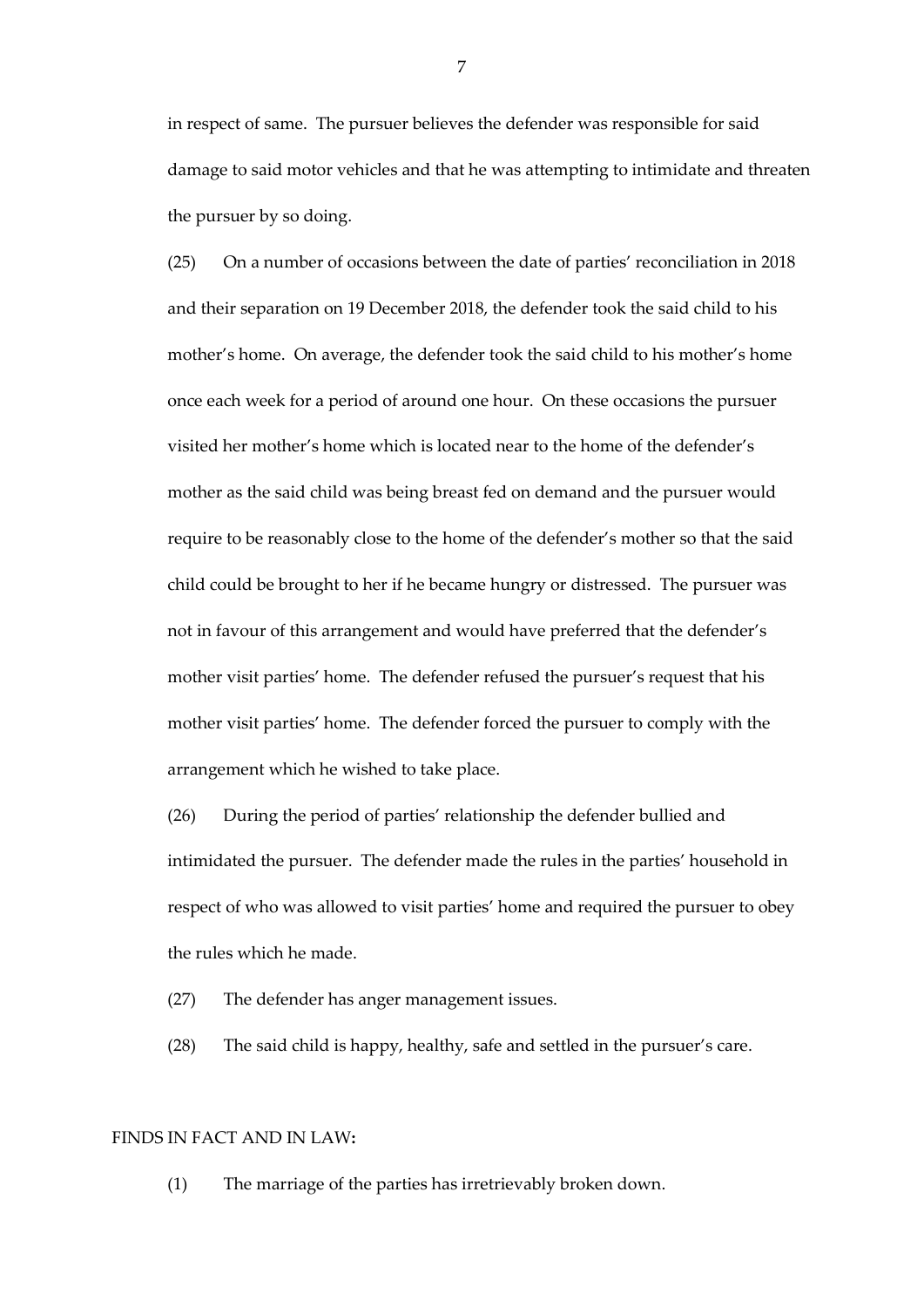(2) The defender consents to decree of divorce being granted.

(3) Both parties have parental responsibilities and parental rights in respect of the said child.

(4) It is in the best interests of the said child to live with the pursuer.

(5) It is better for the said child that a residence order be made in favour of the pursuer in respect of the said child than that no order be made.

(6) It is not in the best interests of the said child for the defender to have contact with the said child.

(7) It is not better for the said child that an order for contact be made in favour of the defender than that no order be made.

THEREFORE: (1) Sustains the first plea-in-law for the pursuer and Grants crave 1 for the pursuer whereby Finds it established that the marriage of the parties has broken down irretrievably and divorces the defender from the pursuer and Grants decree of divorce; (2) of consent of the defender, Repels the first plea-in-law for the defender and Sustains the second plea-in-law for the pursuer and Grants crave 2 for the pursuer whereby makes a residence order in favour of the pursuer in terms of section 11(2)(c) of the Children (Scotland) Act 1995 in respect of the child of the parties, whereby Directs that the said child shall live with the pursuer; (3) of consent of the parties, Repels the third plea-in-law for the pursuer and the second and third pleas-in-law for the defender; and (4) Sustains the fourth plea-in-law for the pursuer, Repels the fourth plea-in-law for the defender and Refuses crave 1 for the defender; and (5) Finds no expenses due to or by either party.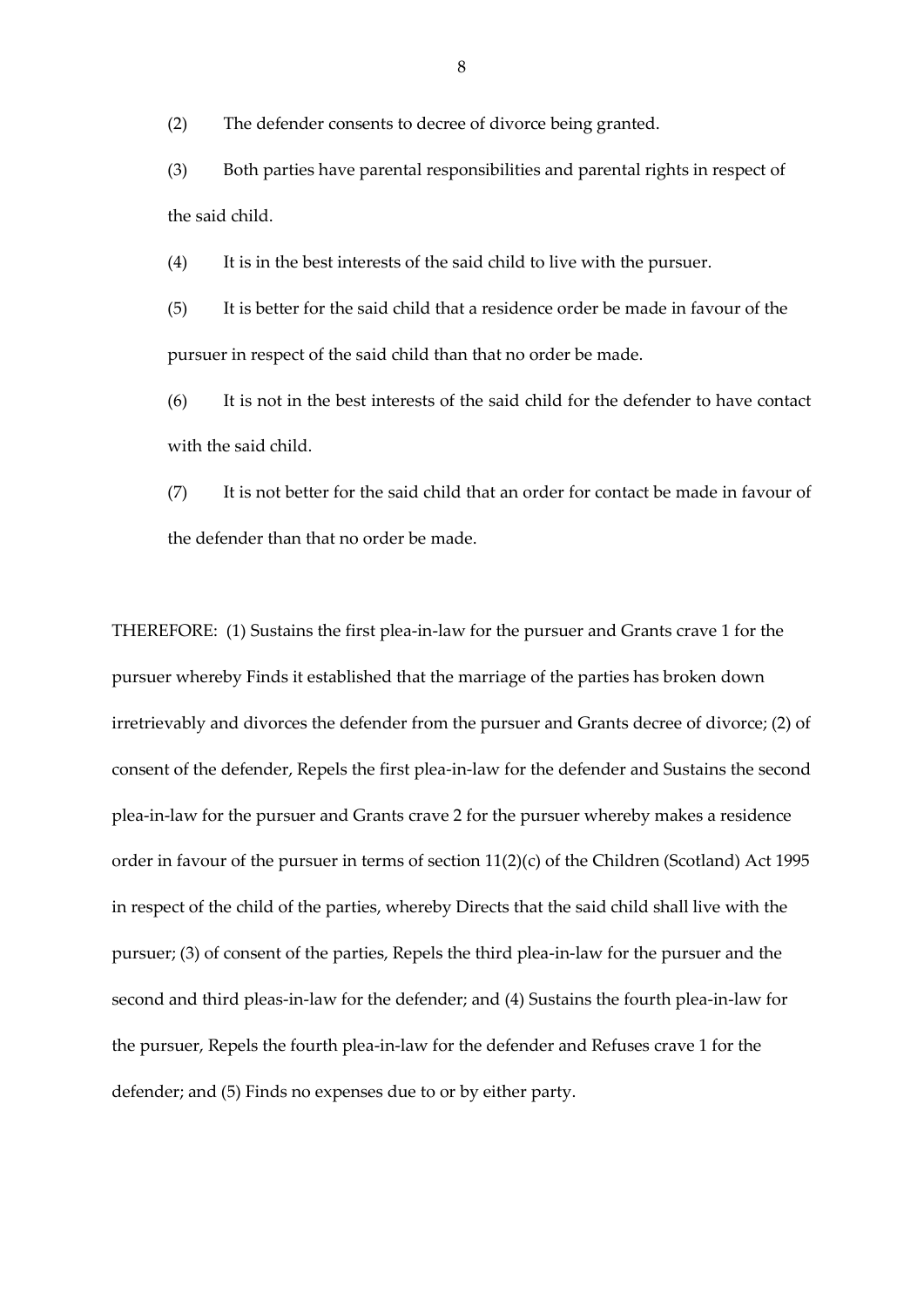**NOTE**:

[1] Proof in this action took place on 24 and 25 August 2020. There had been a case management hearing on 22 June 2020 and a pre-proof hearing on 10 August 2020. I had presided over both of those hearings. Nonetheless, it was on the first day of the proof that the defender's agent made a motion that I consider recusing myself from these proceedings. No written motion had been lodged with the court nor had any written motion been intimated to the pursuer's agents.

[2] The basis for the defender's motion was that I had presided over a child welfare hearing on 15 October 2019 during which the defender had made a motion for an interim contact order which motion had been refused *in hoc statu*. It was the defender's position that, during said child welfare hearing, the defender had moved for a child welfare report to be instructed by the court and that said motion had also been refused. The interlocutor dated 15 October 2019 was silent in respect of any motion that the court instruct a child welfare report. However, for the purposes of the recusal motion, I accepted that the defender had made a motion for the instruction of a child welfare report at the hearing on 15 October 2019 but that said motion had been refused and I had directed that the case should proceed to proof.

[3] The defender's agent submitted that, in these circumstances, it would not be appropriate for me to preside over the diet of proof. When asked to explain the basis for such a submission, the defender's agent submitted that, as I had dealt with the case previously at said child welfare hearing and had determined that there should be no interim contact and that there should be no child welfare report prepared, I should not therefore preside over the diet of proof. I did not consider that these submissions addressed the issues which the court required to consider when dealing with a motion for recusal.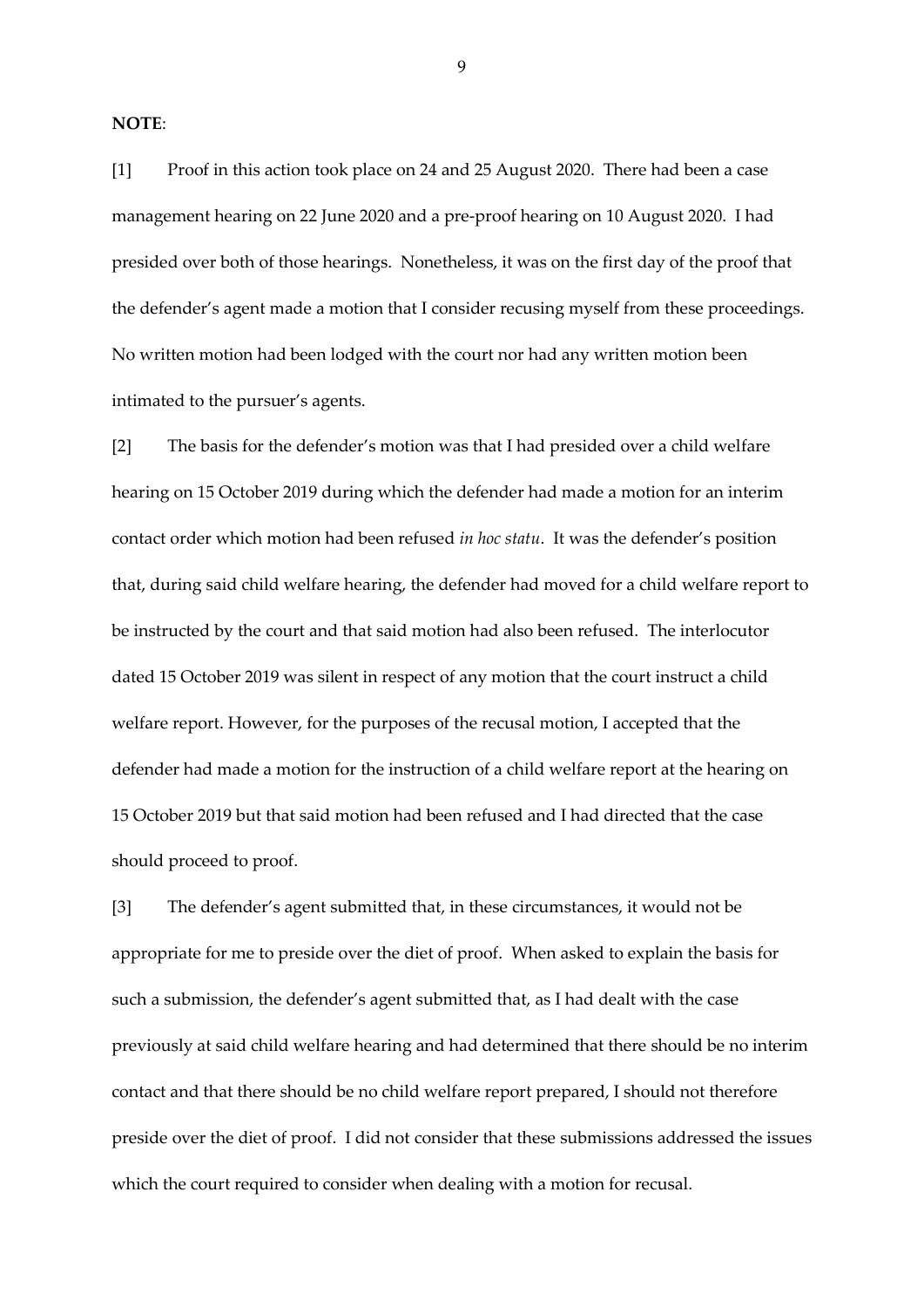[4] The defender's agent accepted that the decision in respect of contact which had been made on 15 October 2019 had been a decision in respect of interim contact and that the court had made no findings in fact on that date, no evidence having been led. The defender's agent also accepted that a child welfare reporter could not make findings in fact in a child welfare report but would report parties' respective positions to the court. The defender's agent submitted, however, that a child welfare reporter could have investigated matters more promptly and could have come up with solutions, such as supervised contact between the defender and the said child. I did not consider that these submissions addressed the issues which the court required to consider when dealing with a motion for recusal.

[5] The defender's agent accepted that, by the time of said child welfare hearing, the defender had been convicted of assaulting the pursuer and had been made the subject of a non-harassment order which prohibited the defender from approaching and contacting the pursuer. It was accepted that these were facts upon which the court was entitled to rely at said child welfare hearing when coming to decisions in respect of interim contact and the instruction of a child welfare report. However, the defender's agent went on to submit that, although it was a fact that the defender had been convicted of a domestic assault upon the pursuer, the defender had made it clear that he did not accept that he had behaved in the manner libeled. In my view such a position rendered proof almost inevitable. I had indicated that on 15 October 2019 when making my decision in respect of interim contact. The defender's agent also acknowledged that the pursuer's averments in respect of the defender's behaviour towards her were broader than the specific averments in respect of the incident which gave rise to the criminal conviction of the defender. In view of this, I said, on 15 October 2019, that it appeared that proof would be required before the court could properly determine whether contact between the defender and the said child would be in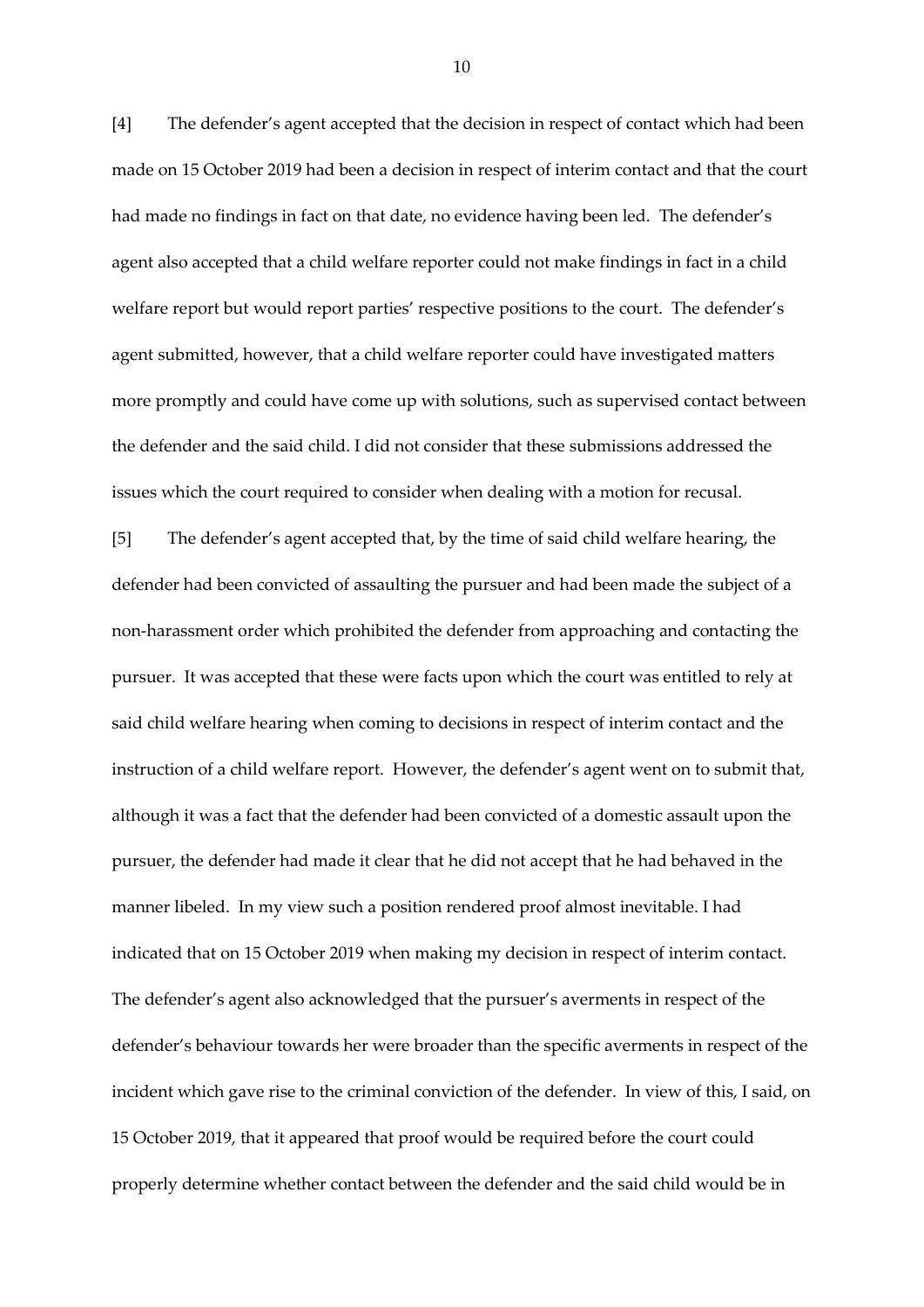the best interests of the said child, treating the welfare of the said child as the court's paramount consideration.

[6] In making the motion for recusal the defender's agent was unable to refer to the relevant authorities and was unable to set out the basis upon which it would be appropriate for a sheriff to recuse herself/himself from proceedings. The defender's agent did not submit that there was actual bias or that there was apparent bias on the part of the court such that I should recuse myself. The defender's agent submitted only that a number of decisions had been made on an interim basis at a child welfare hearing and that this should, of itself, be sufficient to lead to recusal. I did not consider that such a submission addressed the issues which the court required to consider when dealing with a motion for recusal.

[7] Although never expressed in these terms, I took it that the defender's agent was suggesting either that there was actual bias on my part or that there was apparent bias in the sense that he considered the court appeared, objectively, to lack the essential quality of impartiality. As I understood it, the defender's agent was advancing the motion for recusal on the basis only that I had refused the aforementioned motions made on behalf of the defender at the said child welfare hearing. Although the defender's agent made no direct reference to actual or apparent bias, I took it that he was suggesting that such bias had been demonstrated by the said decisions having been made at said child welfare hearing. Accordingly, I gave consideration to the issues of actual bias and apparent bias in the context of the defender's said motion for recusal.

[8] It might be helpful if I set out the relevant provision of the European Convention on Human Rights and some relevant extracts from the authorities.

[9] Article 6(1) of the European Convention on Human Rights (ECHR) provides *inter alia* as follows: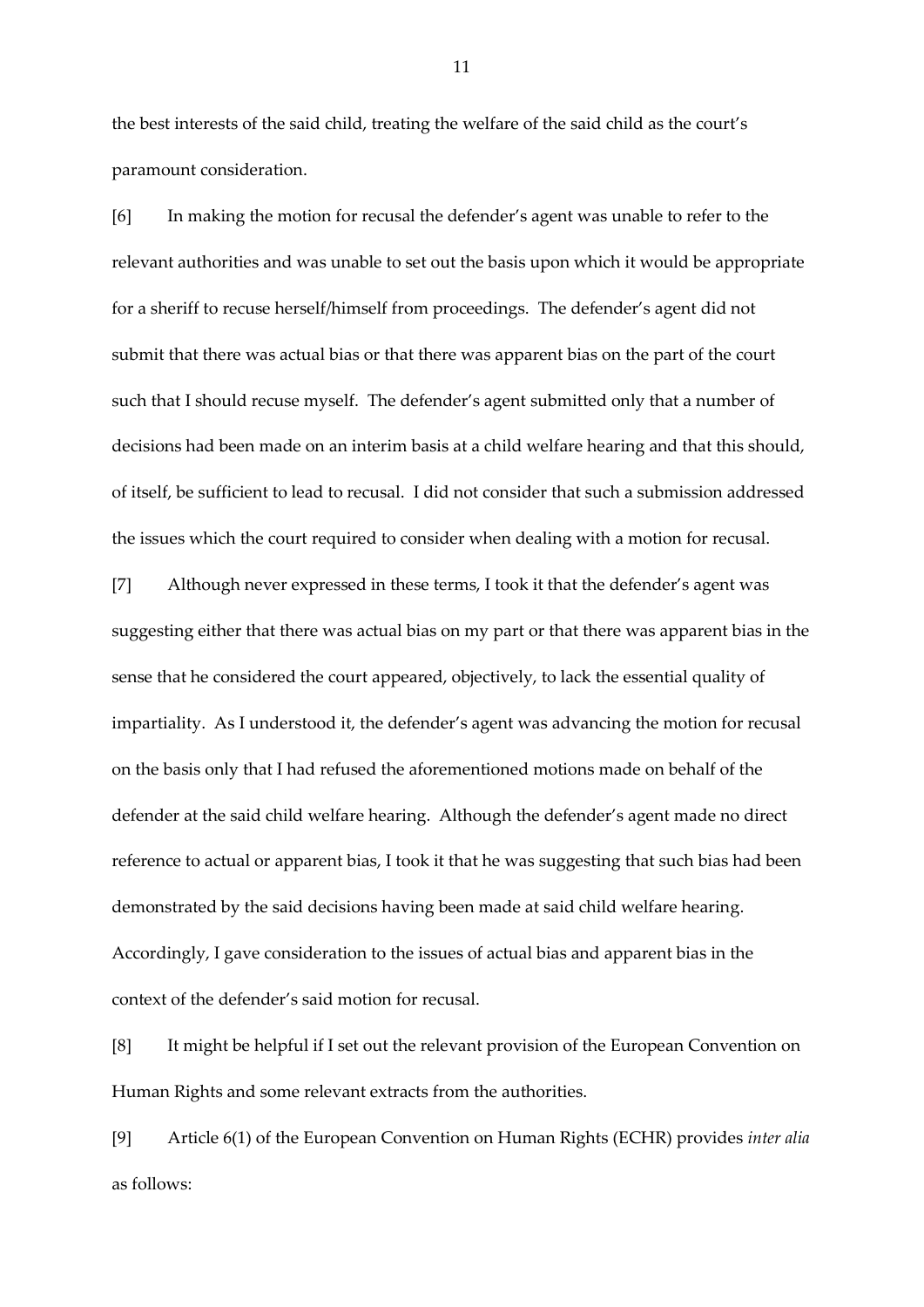"In the determination of his civil rights and obligations or of any criminal charge against him, everyone is entitled to a fair and public hearing within a reasonable time by an independent and impartial tribunal established by law".

[10] In *Porter* v *Magill* [2001] UKHL 67, at paragraph 88 of the judgment, Lord Hope referred to the judgment of the European Court in *Findlay* v *United Kingdom* [1997] 24 EHRR 221 wherein, at paragraph 73, the European Court said, of the concept of

impartiality:

"As to the question of 'impartiality', there are two aspects to this requirement. First, the tribunal must be subjectively free from personal prejudice or bias. Secondly, it must also be impartial from an objective viewpoint, that is, it must offer sufficient guarantees to exclude any legitimate doubt in this respect".

[11] In *Porter* v *Magill*, *supra*, Lord Hope went on to make clear that not only must the tribunal be free from actual bias but it must also not appear, in the objective sense, to lack the essential quality of impartiality.

[12] At paragraph 103 of the judgment in *Porter* v *Magill*, *supra*, Lord Hope said that, in assessing the issue of apparent bias, the question is "whether the fair-minded and informed observer, having considered the facts, would conclude that there was a real possibility that the tribunal was biased".

[13] Lord Hope, delivering the judgment of the Supreme Court in *O'Neill* v *HM Advocate* [2013] UKSC 36, referred to the test for apparent bias as laid down in *Porter* v *Magill*, *supra*  (para 47 of *O'Neill* refers) before going on to consider a number of cases in which it was the judge's decision not to recuse himself that was in issue (paras 49-52 of *O'Neill* refer). In his consideration of these cases a number of factors were identified by Lord Hope which would be taken into consideration by the fair-minded and informed observer when considering the issue of apparent bias. In particular, said observer would have regard to: (i) the context of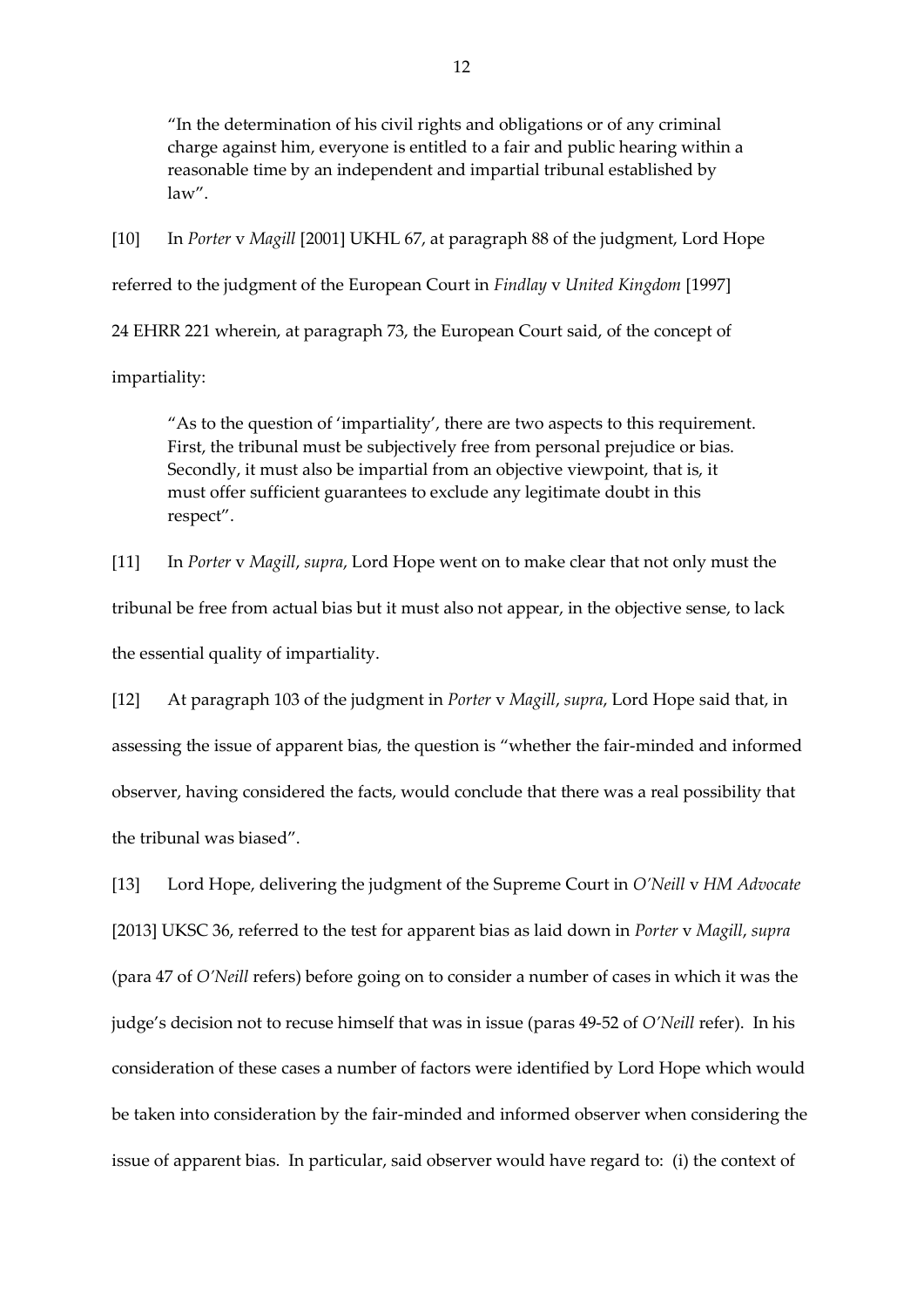any remarks made by judges; and (ii) the fact that such remarks are made by professional judges, with relevant training and experience, after having taken the judicial oath.

[14] In the case of *Helow* v *Secretary of State for the Home Department* 2009 SC (HL) 1 (to which Lord Hope refers at para 52 of *O'Neill*) consideration of these factors led to the conclusion that there was not any real possibility of bias on the part of the judge. Following consideration of these factors, amongst others, the same conclusion was reached by the Court in *O'Neill* (paras 53-57 refer)*.*

[15] Having considered the foregoing authorities I came to the conclusion that there was no basis for the defender to suggest that there was actual or apparent bias on my part on the basis that I had made a decision to refuse to make an interim contact order in favour of the defender on 15 October 2019; that I had refused to instruct the preparation of a child welfare report on 15 October 2019; and that I had directed that the parties be allowed a proof of their respective averments prior to further consideration being given to any contact order being made in favour of the defender, standing the serious nature of the allegations made by the pursuer against the defender.

[16] Accordingly, I refused the defender's motion. The diet of proof thereafter commenced.

[17] Parties were in agreement that the defender should lead at the diet of proof as the only issue which the parties required the court to determine was whether the making of a contact order in favour of the defender in terms of crave 1 for the defender (or in any other terms) would be in the best interests of the said child.

[18] Evidence was led for the defender from the defender himself, from the defender's mother, SA, and from the defender's friend, MT. Affidavits had been lodged as evidence in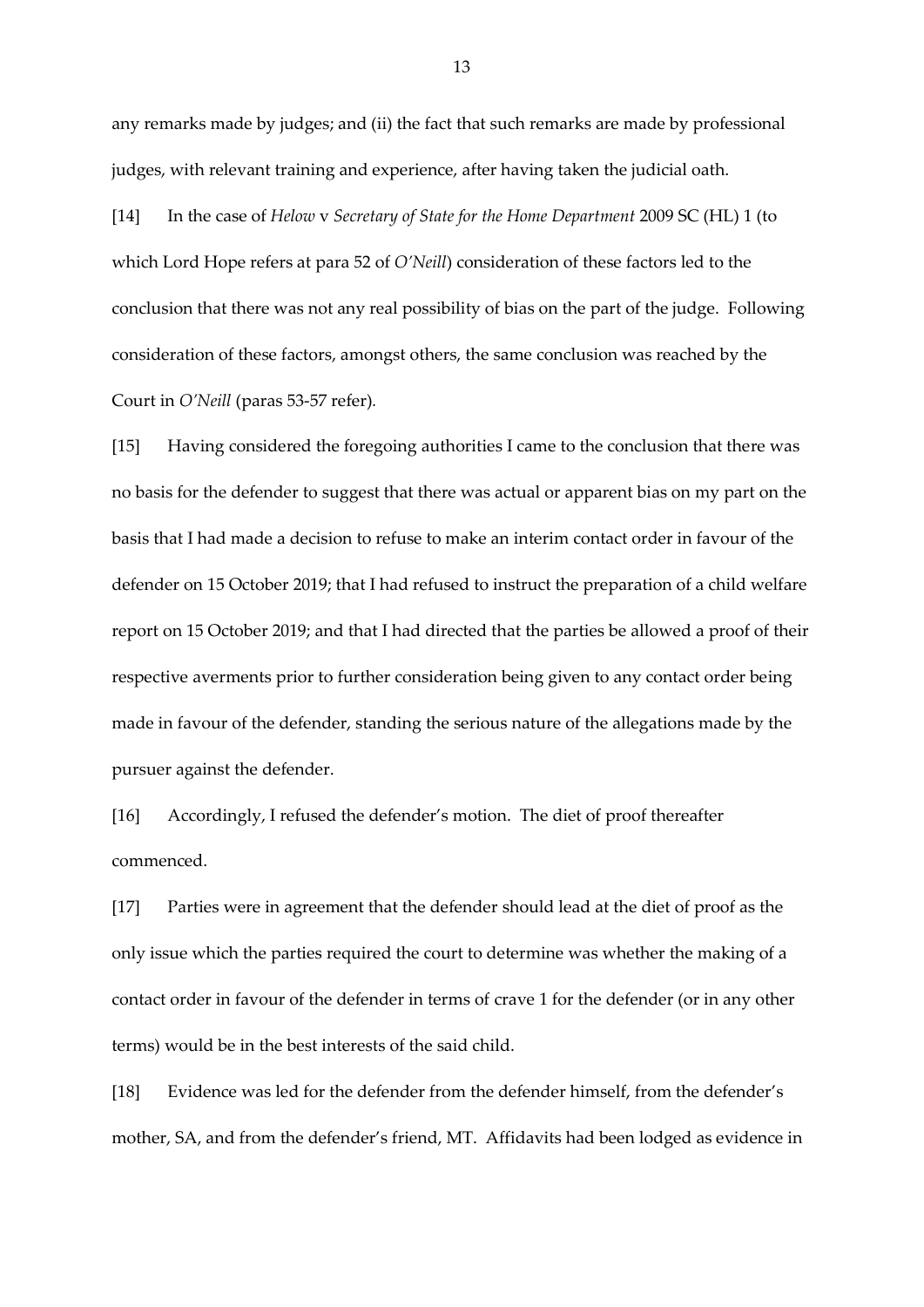chief of the foregoing witnesses. Said affidavits comprise Nos 16, 17 and 18 of process respectively.

[19] Evidence was led for the pursuer from the pursuer herself and from the pursuer's sister, TA. Affidavits had been lodged as evidence in chief of the foregoing witnesses. Said affidavits comprise Nos 15 and 14 of process respectively.

[20] I heard parties' submissions on 25 August 2020. A summary of parties' submissions is set out in the appendix hereto. I have, in general terms, preferred the submissions for the pursuer to those for the defender for the reasons set out below.

## **Assessment of Defender's Witnesses**

## *First witness – the defender*

[21] The defender adopted the terms of his affidavit dated 14 August 2020, No 16 of process. The defender was then asked a number of questions during examination in chief principally to provide the defender with an opportunity to comment on the affidavit evidence of the pursuer and her sister. Thereafter, the defender was cross-examined. [22] The defender sought to characterise parties' relationship as beset by difficulties arising from the fact that the parties' respective extended families did not get on with one another. In paragraph 3 of his affidavit the defender explains that there was a fall-out between the defender and the pursuer's family prior to the birth of the said child. In addition, the defender blamed parties' separation on lies being told by the pursuer and her mother about the pursuer's father. The defender's evidence in this regard is set out in paragraphs 5 and 6 of his affidavit. The defender's evidence was that the pursuer had made up the allegations of domestic abuse which she had made against the defender. The defender denied that he had been abusive at any time towards the pursuer. I rejected the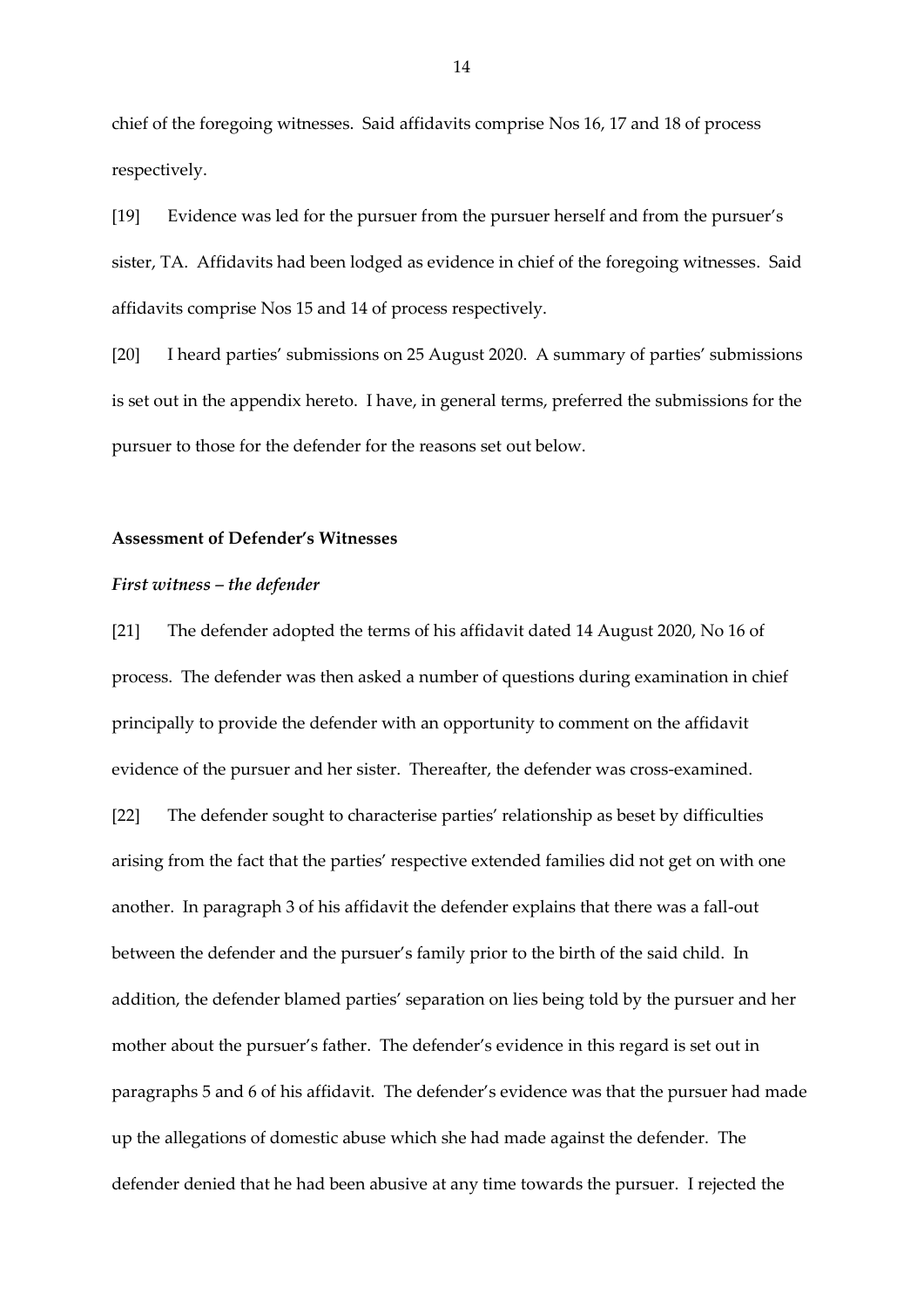defender's evidence in this regard and preferred that of the pursuer who said that parties' relationship had ended as a result of the abusive, aggressive and violent behaviour repeatedly perpetrated against her by the defender.

[23] I found the defender's evidence to be largely neither credible nor reliable. I found the defender to be evasive at times. He appeared to be intent on minimising his role in any dispute between the parties and on blaming the pursuer for the incident which led to his conviction for assaulting the pursuer. I formed the view that the defender was dissembling at various times during his evidence. For the most part, I rejected the defender's evidence, save where it was supported by the credible or reliable evidence of other witnesses.

[24] The defender denied that he had forced the pursuer to take the said child to visit the defender's brother in prison. The defender acknowledged that the pursuer had raised concerns about taking the said child to a prison visit and, in particular, had raised concerns about how she would breast feed the said child. The defender confirmed that the pursuer had left the visit "early" and that he had remained for perhaps an additional 5 or 10 minutes. The defender denied that he had become angry or aggressive before or after the visit. However, the defender acknowledged that, in the car ride home from the visit, the atmosphere was "awkward and quiet".

[25] Despite the defender's evidence that he had not forced the pursuer to accompany him on the said prison visit and to bring the said child to the prison, the defender's evidence made it clear that the pursuer had been reluctant to accompany him to the prison, had raised concerns about taking the said child to the prison and had cut short the visit against the defender's wishes. I consider the defender was seeking to minimise the extent of the dispute between the parties over said visit and to minimise his role in pressurising the pursuer to attend said visit and to bring the said child.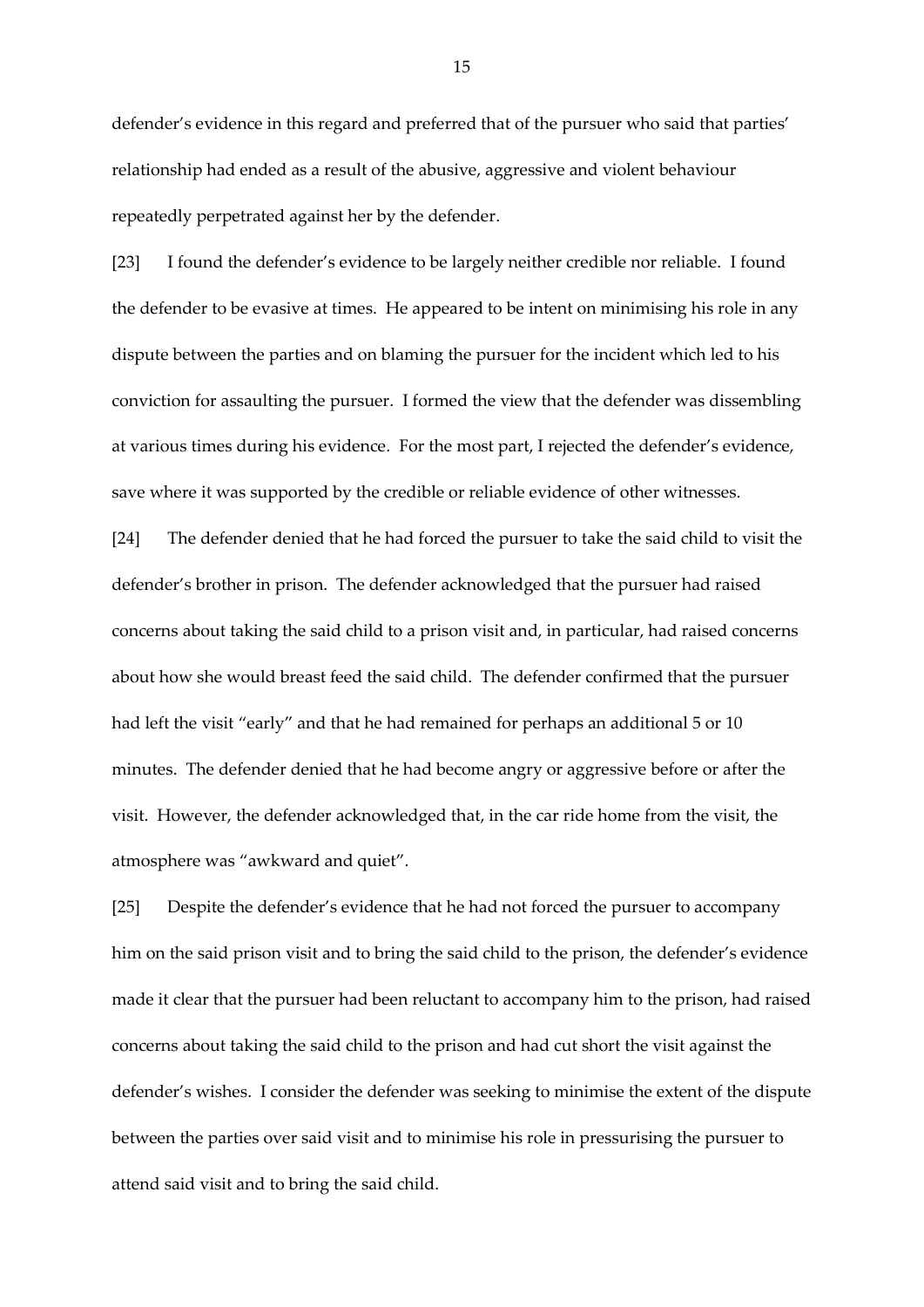[26] I accepted the evidence of the pursuer that she did not wish to attend said visit, that she did not consider it appropriate to take the said child on said visit and that the defender became angry with her when she expressed reluctance to attend the visit. I also accepted the pursuer's evidence that the defender became aggressive with the pursuer following said visit and that he threw the pursuer and the said child out of the family home in consequence of the pursuer having cut the visit short.

[27] Although the defender accepted that he had been convicted, after trial, of assaulting the pursuer on 19 December 2018, the defender denied having committed such an assault. The defender denied that the said child had been crying during the incident which took place on 19 December 2018 "up until she (referring to the pursuer) walked out the door". The defender said that he had been found guilty only "because that's what it is on paper" and maintained that the truth was "it didn't happen". The defender accepted that photographs were presented by the Crown during his trial but denied that these photographs showed any injuries to the pursuer. The defender accepted that there had been an incident between the parties on 19 December 2018 during which the pursuer had shouted and sworn at him and had complained that he was always working and never at home. The defender said that, on that day, he had been intending to go out to get his hair cut, to take his mother to hospital and to visit his brother in prison. The defender said that the pursuer had stood in front of the door and that, before the defender had left the house, the pursuer had ripped his jacket. The defender said that he had also reported the incident to the police. [28] The defender's evidence in respect of the incident on 19 December 2018 was that there had been an altercation in the family home in the presence of the said child during which the pursuer had been shouting and swearing at the defender and had ripped his jacket. The defender maintained that the said child had not been upset by this incident.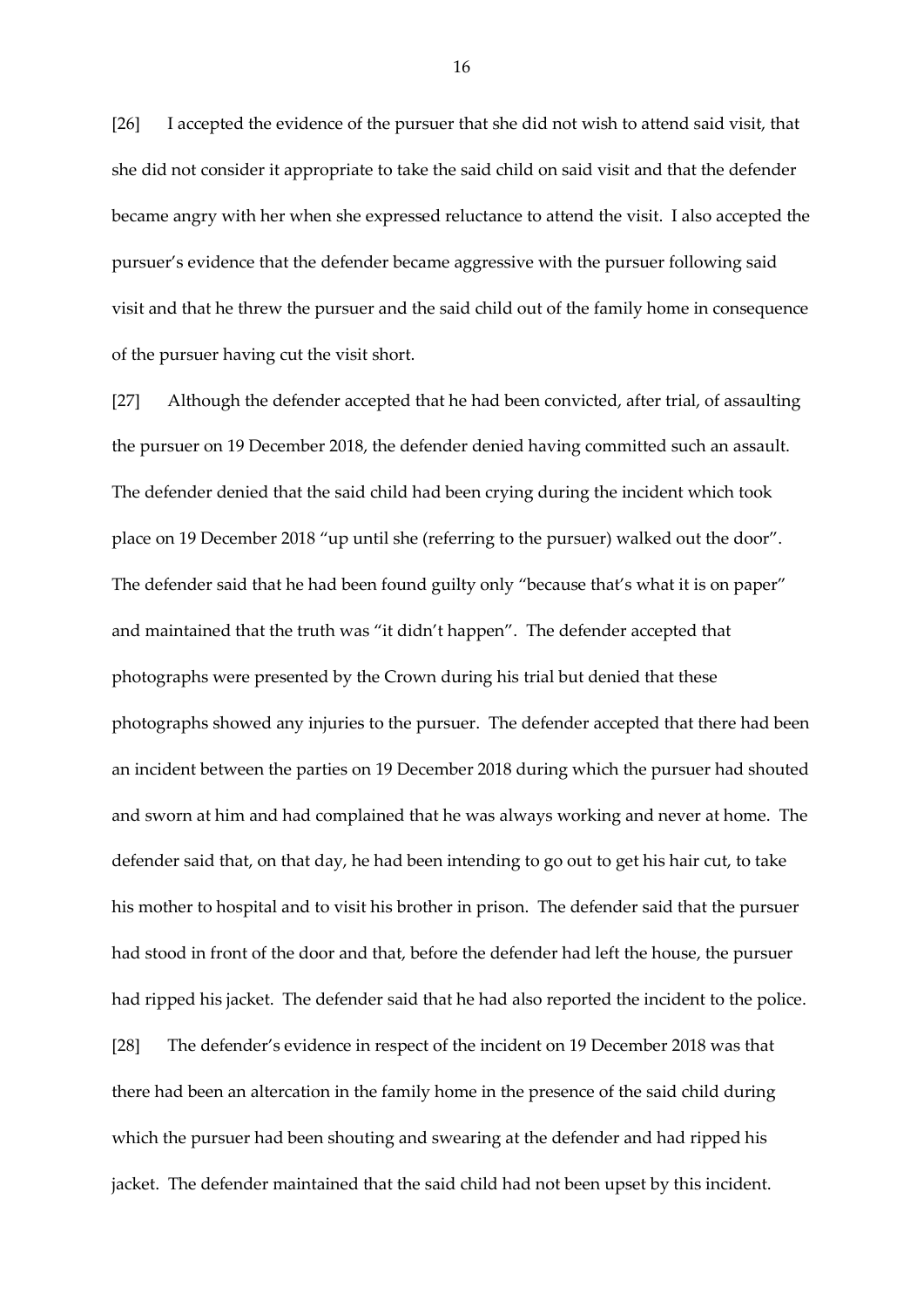[29] The defender's account of the incident on 19 December 2018 appeared rehearsed and improbable. He recounted said incident almost entirely by describing the actions of the pursuer. The defender sought to persuade the court that he had passively endured the behaviour which he described on the part of the pursuer. I found his evidence in this regard incredible. Further, if the pursuer had indeed behaved as the defender described, the defender nonetheless chose, on his account, to leave the said child in the care of the pursuer in the family home, despite the abusive and aggressive behaviour which he alleged had been directed towards him by the pursuer.

[30] If the defender were to be believed, the pursuer had fabricated the allegations of abusive, aggressive and violent behaviour on his part. If the defender were to be believed, the reports by the pursuer to her health visitor and to the Police Service of Scotland were false. There was nothing in the pursuer's evidence which would lead me to such a conclusion. My assessment of the pursuer's evidence is set out below. I found the pursuer to be a generally straightforward, credible and reliable witness and, for the most part, preferred her evidence to that of the defender. By contrast, I consider the defender to have been vague at times in his evidence and to be intent on blaming his victim, insofar as the incident on 19 December 2018 is concerned. Throughout his evidence the defender appeared to be reluctant to take any responsibility for any deterioration in parties' relationship and appeared intent on minimising the effect of the incident on 19 December 2018 upon the said child. The defender was reluctant to accept that the said child might have been adversely affected by said incident in view of the very young age of the said child at that time. I consider this demonstrated a lack of insight into the needs and interests of the said child.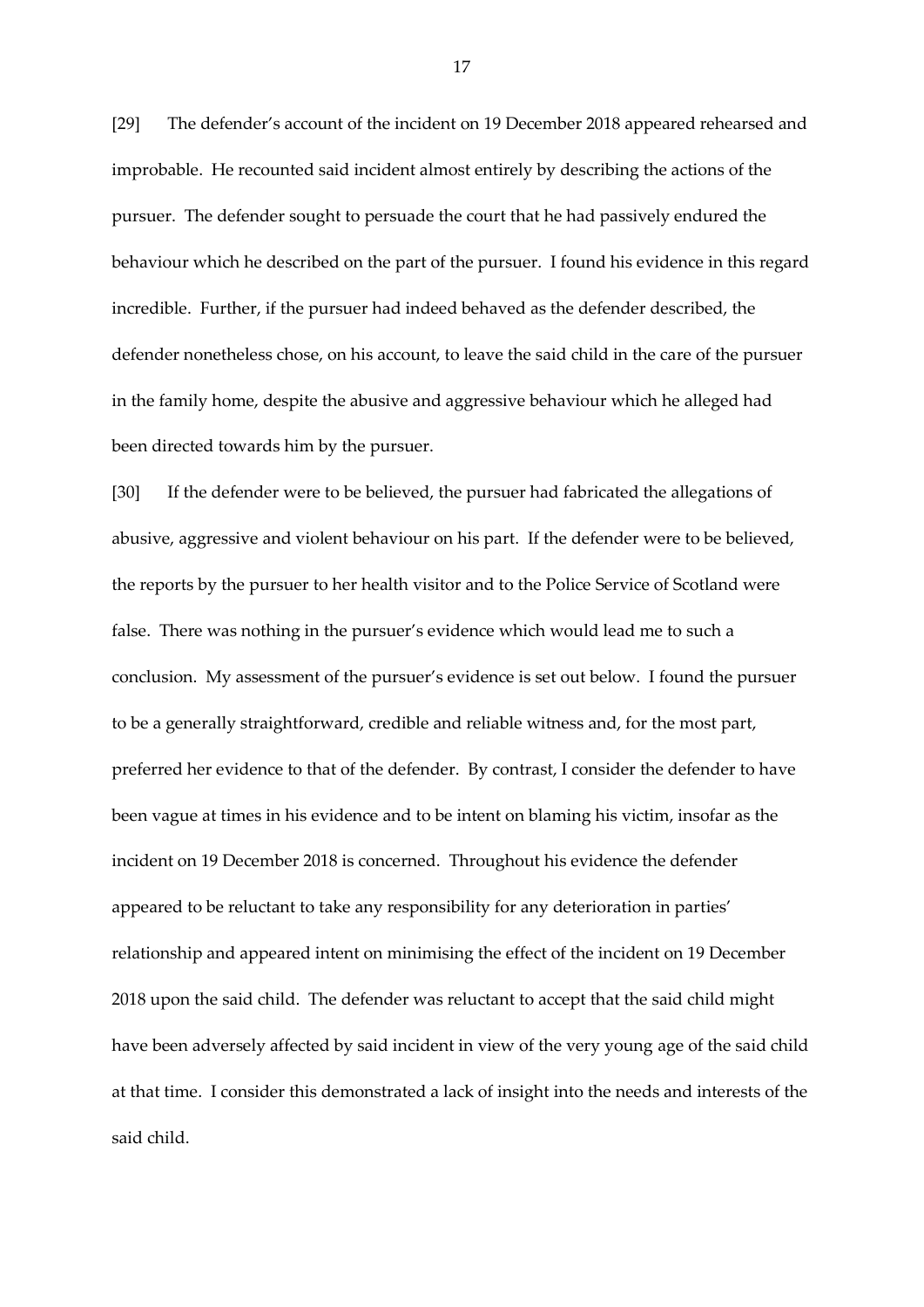## *Second witness – MT*

[31] MT adopted the terms of his affidavit dated 13 August 2020 (No 18 of process) and was asked a few questions during examination in chief before being cross-examined.

[32] MT is a friend and former work colleague of the defender. He has known the defender for 2 or 3 years. Prior to parties' separation MT and his wife socialized with the parties. MT and his wife have not seen the pursuer since prior to Eid 2019.

[33] MT gave his evidence in a calm, clear and straightforward manner. He did not appear to be obviously dissembling at any time. MT appeared to answer the questions posed by parties' agents in a forthright and straightforward manner. If MT could not recollect something he simply said so.

[34] MT's evidence was of little assistance to the court. He accepted that the last time he had seen the said child was likely to have been around Bonfire Night in November 2018 when the said child was around 5 months old. MT said that he and his wife considered themselves to be friends of both the pursuer and the defender but conceded that neither he nor his wife had spoken to the pursuer for a period of more than one year. Notwithstanding the lack of contact between the pursuer and MT and his wife, MT confirmed there had been no friction between the pursuer and MT and his wife.

[35] MT said that he and his wife would be able to assist the parties by facilitating contact between the defender and the said child. They could collect the said child from the pursuer, convey him to the defender and subsequently return the said child to the pursuer. I consider that the proposal made by MT to have been well intentioned but wholly unrealistic. Such a proposal appeared not to take into account the fact that MT and his wife are strangers to the said child. MT did not, at any stage during his evidence, demonstrate any insight into the difficulties which the said child might well experience in being conveyed by strangers to and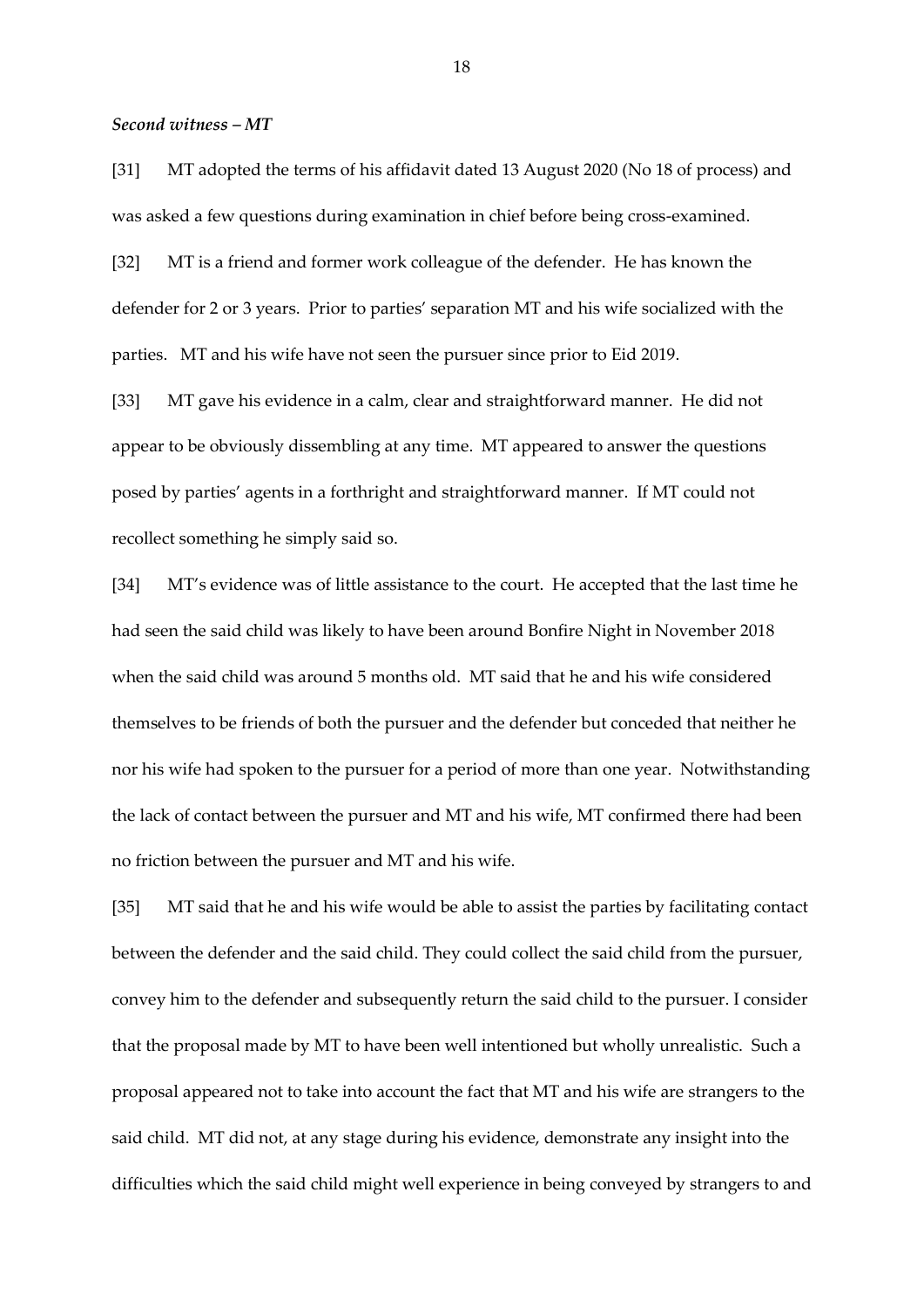from contact with the defender who is also now a stranger to the said child, there having been no contact between them for a period approaching 2 years.

### *Third witness – SA, the defender's mother*

[36] SA adopted the terms of her affidavit dated 14 August 2020 (No 17 of process) and was asked a number of questions by way of examination in chief. SA was not cross-examined on behalf of the pursuer. SA is the defender's mother.

[37] SA gave her evidence in a calm, clear and straightforward manner. SA was asked how contact arrangements between the defender and the said child would work if parties' respective families did not get on. SA said that she could be involved in facilitating contact between the defender and the said child and added that "no harsh words" had been exchanged between herself and the pursuer.

[38] I consider SA's proposal that she be involved in facilitating contact between the defender and the said child to be misguided and unrealistic. The terms of SA's affidavit make it clear that there had been a period prior to the birth of the said child during which SA and the pursuer had not been talking to each other. SA alleged in her affidavit that the pursuer had "left (SA) out of significant life-changing events previously". SA said that she was "banned" from going to see a house which the defender had purchased as the pursuer had not wanted SA to see it. It is clear from the terms of SA's affidavit that the relationship between SA and the pursuer was a poor one and that she has had no contact with the said child for nearly 2 years.

[39] SA appeared disingenuous during her oral evidence when she said that she could not see why being involved in facilitating contact between the defender and the said child would be a difficulty. SA demonstrated a lack of insight into the needs and interests of the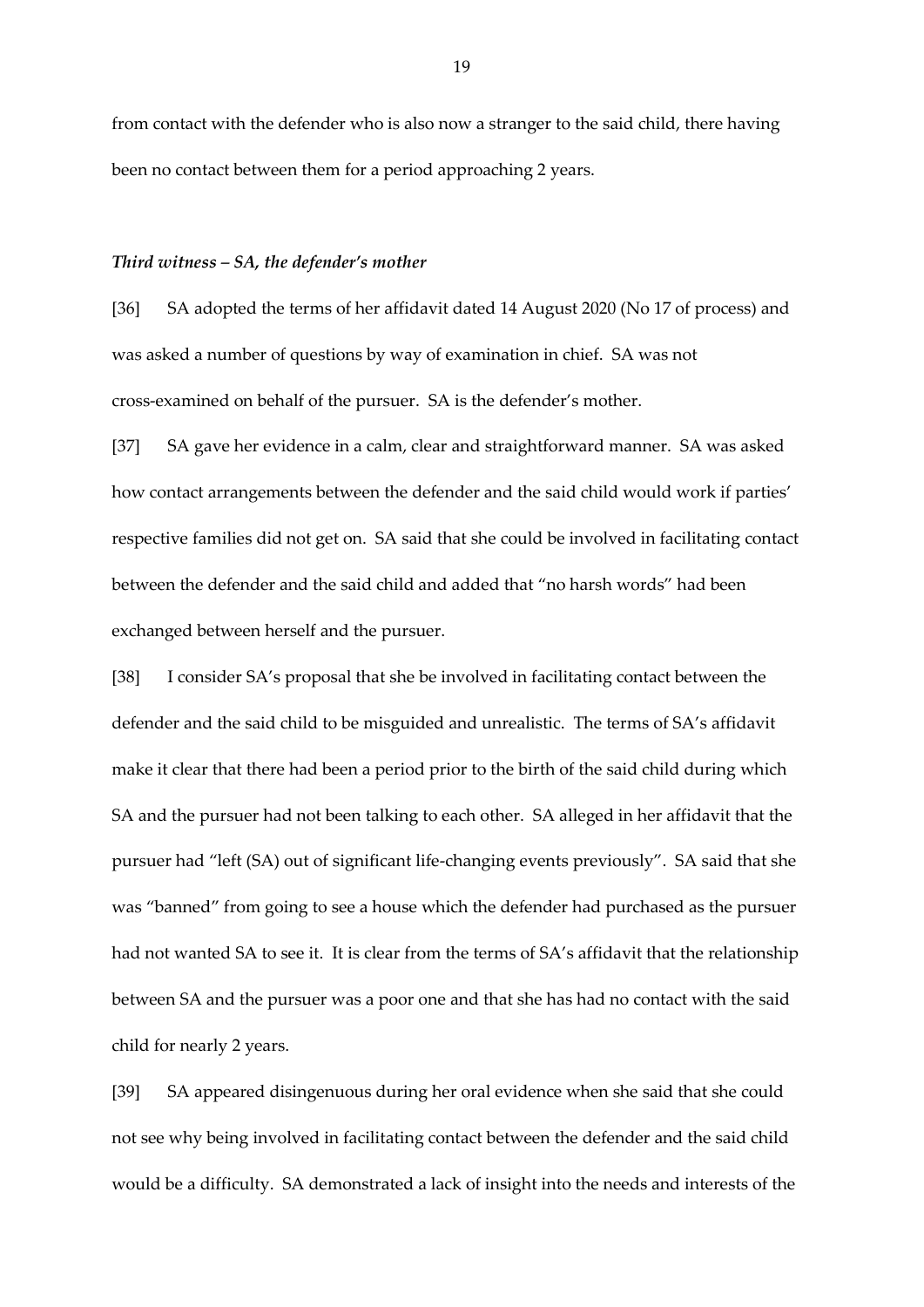said child in making that suggestion given the poor relationship between SA and the pursuer and given the fact that SA is now a stranger to the said child. Further, when asked about alternative arrangements which could be made, SA referred to MT picking up the said child. SA demonstrated a lack of insight into the needs and interests of the said child in making that suggestion given that MT is a stranger to the said child. The only other proposal made by SA is that the parties agree that a mutually acceptable third party could facilitate contact. She was unable to identify anyone other than MT as a potential candidate. [40] SA gave evidence that the contact which she witnessed between the defender and the said child prior to 19 December 2018 was of good quality and that further contact between the defender and the said child would, in her opinion, be beneficial for the said child.

#### **Assessment of Pursuer's Witnesses**

#### *First witness – the pursuer*

[41] The pursuer adopted the terms of her affidavit dated 13 August 2020 (No 15 of process) and was asked a few questions by way of examination in chief to clarify one or two issues and to comment on the development and welfare of the said child. The pursuer was then cross-examined before being briefly re-examined.

[42] I found the pursuer, generally, to be a credible and reliable witness. She gave her evidence in a calm, clear, forthright and straightforward manner. She appeared, generally, to have good recall. She did not appear to be obviously dissembling or obfuscating with one or two exceptions referred to below. Throughout almost all of her evidence the pursuer appeared to be a truthful witness doing her best to fully and honestly answer all questions posed. Where the pursuer's evidence differed from that of the defender and his witnesses, I generally preferred the evidence of the pursuer.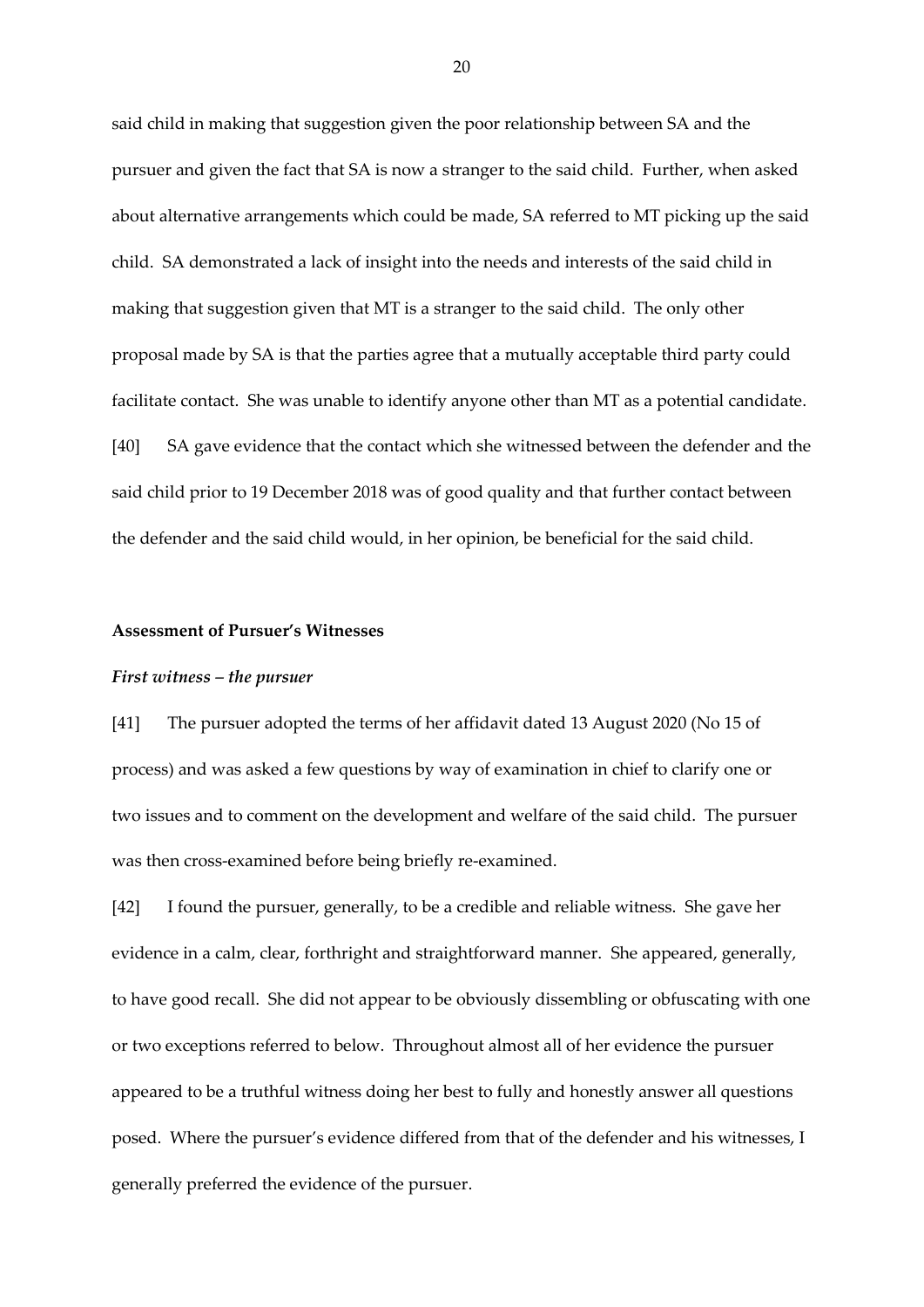[43] The exceptions to which I refer above are those chapters of the pursuer's evidence in respect of the defender's involvement in the care of the said child prior to parties' final separation in December 2018. The pursuer struggled to say anything positive about the defender in respect of his role in the life of the said child prior to parties' final separation. It was apparent that the pursuer continues to feel considerable antipathy towards the defender, no doubt as a result of his abusive, aggressive and violent behaviour towards her as more fully set out below. During these chapters of her evidence the pursuer's demeanour was suggestive of someone being less than open and straightforward with the court. I consider this rendered the pursuer's evidence unreliable insofar as it related to the pursuer's account of the defender's involvement in the care of the said child prior to 19 December 2018.

[44] This contrasted with the pursuer's demeanour when giving evidence of a history of aggression on the part of the defender throughout parties' relationship. During these chapters of her evidence the pursuer gave her evidence in a calm, clear, forthright and straightforward manner and did not appear to be obviously dissembling.

[45] The pursuer said that the defender had been verbally aggressive towards her throughout the period from the date of parties' marriage until the birth of the said child. The pursuer said that she had been scared of the defender throughout their relationship but that she had noticed a change in the defender's behaviour towards her from the time of her pregnancy with the said child. The pursuer said that the defender's behaviour had deteriorated from that time and that, following the birth of the said child, the defender had become physically aggressive towards her as well as verbally aggressive. During a compelling chapter of her evidence the pursuer said that, prior to the birth of the said child, she had believed that she was "stuck" in the marriage as it had been her choice to marry the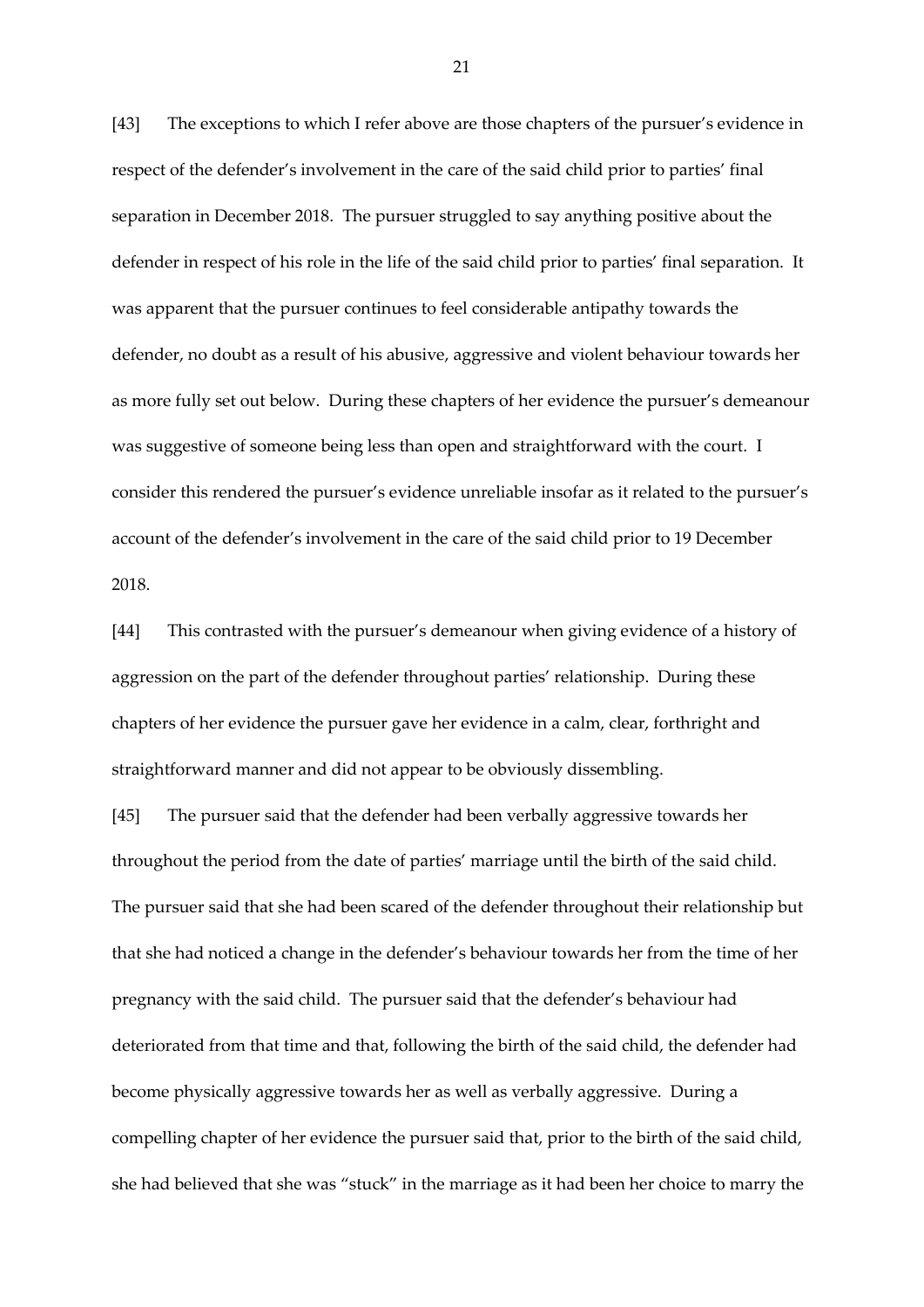defender. The pursuer went on to say, however, that her attitude had changed after the defender became physically abusive towards her in the presence of the said child.

[46] The pursuer described having shared her concerns about the defender's deteriorating behaviour with her health visitor in mid-2018. Thereafter, on the advice of her health visitor, the pursuer made a report to the police in respect of the defender's increasingly abusive behaviour towards her. It was clear from the pursuer's evidence that she had not taken the step of making a report to the police lightly. The defender was subsequently interviewed by the police but denied having behaved in the manner described by the pursuer.

[47] I accepted the pursuer's evidence of a course of abusive conduct on the part of the defender throughout the period prior to parties' final separation in December 2018. I accepted the pursuer's evidence that the defender's conduct had deteriorated during the pursuer's pregnancy with the said child and that, following the birth of the said child, the defender had become physically abusive towards the pursuer. I also accepted the pursuer's evidence that, in making reports to the police and in deciding to separate from the defender, she was considering not only her interests but also the interests of the said child.

[48] In response to all of the questions posed about said abuse, the pursuer answered in a straightforward manner. During cross-examination it was put to the pursuer that she had made up allegations of abuse against the defender. The pursuer denied that this was the case and I accepted her evidence in this regard.

[49] I accepted the pursuer's evidence that, during the period of parties' relationship, the defender had behaved in an abusive, aggressive, controlling and violent manner towards the pursuer and that the defender's behaviour had deteriorated in the months prior to parties' final separation. I accepted the pursuer's evidence that, prior to parties' final separation in December 2018, she had had genuine concerns that the defender's behaviour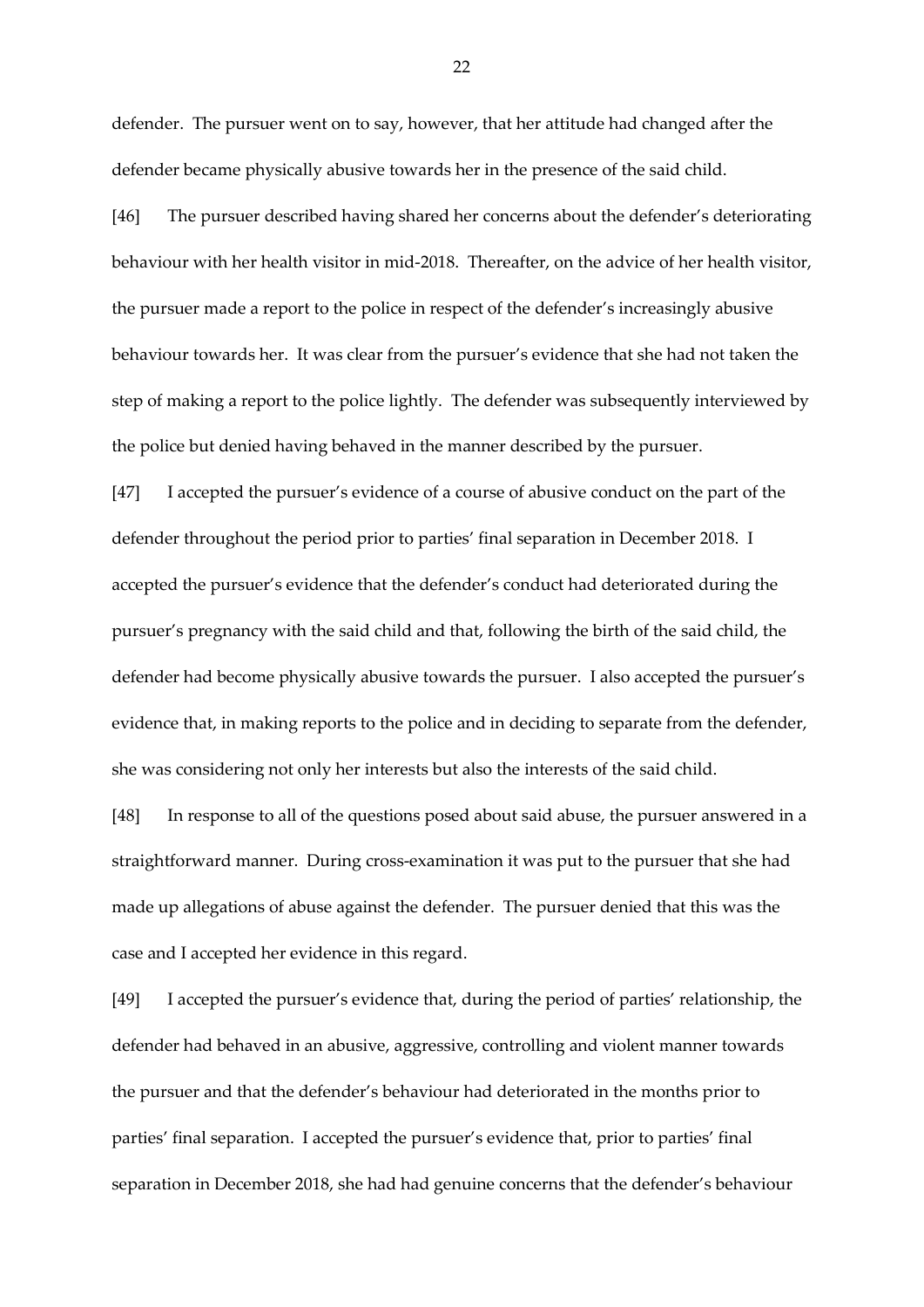was having an adverse impact on the welfare of the said child. The pursuer said that she did not want the said child to be around aggression and violence and that she had had concerns about the defender shouting and swearing in the presence of the said child.

[50] I accepted the pursuer's account of the assault perpetrated by the defender upon the pursuer on 19 December 2018, which assault was perpetrated in the presence of the said child. I accepted the pursuer's evidence that this had been a frightening and distressing incident from her perspective and also from the perspective of the said child.

[51] I also accepted the pursuer's evidence that, after parties' final separation in December 2018, she had made a number of further reports to the police. One of these reports related to the delivery of a document, signed by the defender, to the pursuer's home while the defender was subject to special conditions of bail prohibiting the defender from approaching, contacting or communicating with the pursuer in any way. The other reports made to the police by the pursuer related to damage caused to the motor vehicles belonging to the pursuer and her mother. I accepted the pursuer's evidence that her motor vehicle had been vandalised on a number of occasions after parties' final separation on 19 December 2018; that her mother's vehicle had been damaged on one occasion after parties' final separation; and that all of said damage had occurred on or around each of the dates when the defender appeared in court in respect of the criminal proceedings instituted against the defender in respect of his assault on the pursuer. The pursuer confirmed that no charges had been brought against the defender arising from said reports of vandalism.

[52] I accepted the pursuer's evidence that she believes the defender to have been responsible for said damage to said motor vehicles and that he was attempting to intimidate and threaten the pursuer by so doing. I consider that is a reasonable conclusion for the pursuer to have reached and that it is a reasonable inference to draw from the facts.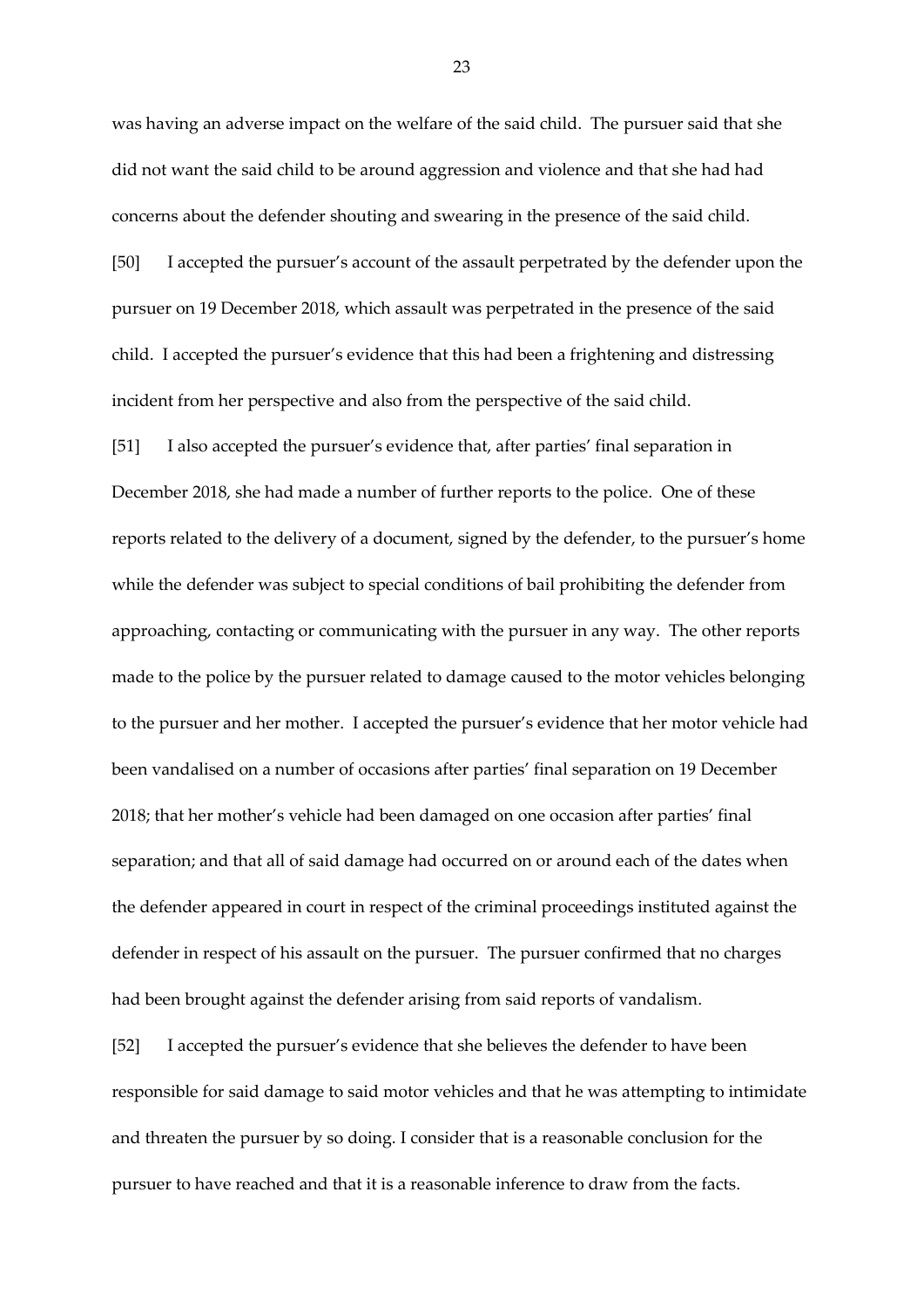### *Second witness – TA, the pursuer's sister*

[53] TA adopted the terms of her affidavit dated 13 August 2020, No 14 of process. This evidence comprised her evidence in chief. Thereafter, TA was cross-examined.

[54] I found TA to be a credible and reliable witness. She gave her evidence in a calm, clear, forthright and straightforward manner. She did not appear to be obviously dissembling at any stage. Throughout her evidence she appeared to be a truthful witness doing her best to fully and honestly answer all questions posed by parties' agents. TA's evidence was generally clear and consistent. Where the evidence of the defender and his witnesses differed from that of TA, I generally preferred the evidence of TA.

[55] In particular, I accepted TA's evidence that she had seen the defender behaving in an aggressive and controlling manner towards the pursuer on the day the pursuer and the said child were discharged from hospital following the said child's birth. I also accepted TA's evidence that, during telephone calls between herself and the pursuer, TA had heard the defender being verbally abusive towards the pursuer.

[56] I also accepted the evidence of TA that, when the parties had lived together in family with the said child in 2018, the pursuer had asked TA to shop for certain items for the pursuer on a number of occasions and that TA had required to leave the items which she had purchased at the pursuer's request outside parties' home as she was not allowed, by the defender, to enter parties' home.

[57] TA's evidence was consistent with that of the pursuer in respect of the defender's abusive and controlling behaviour towards the pursuer during parties' relationship and I assessed TA's evidence as credible and reliable.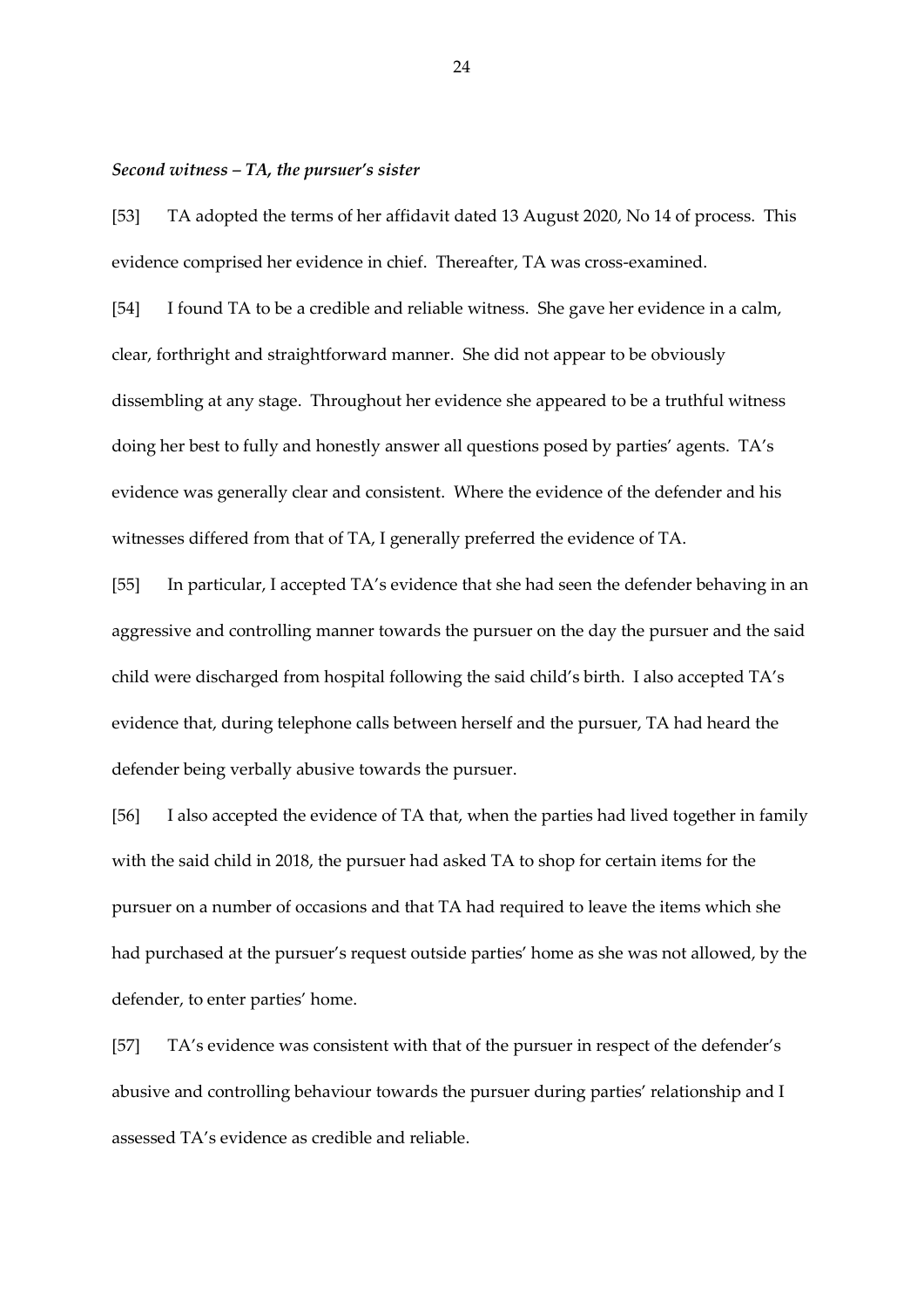# **Discussion**

[58] Section 11(7)(a) of the Children (Scotland) Act 1995 (hereafter "said 1995 Act")

provides that, in considering whether or not to make orders such as the order being sought

by the pursuer in her second crave and the order being sought by the defender in his first

crave in terms of section 11(1) of said 1995 Act, the welfare of the said child is the court's

paramount consideration. It would be helpful to set out the relevant statutory provisions

here. Section 11(1) of said 1995 Act provides as follows:

"(1) In the relevant circumstances in proceedings in the Court of Session or sheriff court, whether those proceedings are or are not independent of any other action, an order may be made under this subsection in relation to –

- (a) parental responsibilities;
- (b) parental rights;
- (c) guardianship; or

(d) subject to section 14(1) and (2) of this Act, the administration of a child's property."

[59] Section 11(2) of said 1995 Act (so far as relevant) provides as follows:

" $(2)$  The court may make such order under subsection  $(1)$  above as it thinks fit; and without prejudice to the generality of that subsection may in particular so make any of the following orders –

- (c) an order regulating the arrangements as to-
	- (i) with whom; or
	- (ii) if with different persons alternately or periodically, with whom during what periods,

a child under the age of sixteen years is to live (any such order being known as a 'residence order');

(d) an order regulating the arrangements for maintaining personal relations and direct contact between a child under that age and a person with whom the child is not, or will not be, living (any such order being known as a 'contact order')".

[60] Section 11(3) of said 1995 Act (so far as relevant) provides:

 $''(a)$  that application for an order under that subsection is made by a person  $w$ ho –

(i) not having, and never having had, parental responsibilities or parental rights in relation to the child, claims an interest;

(ii) has parental responsibilities or parental rights in relation to the child".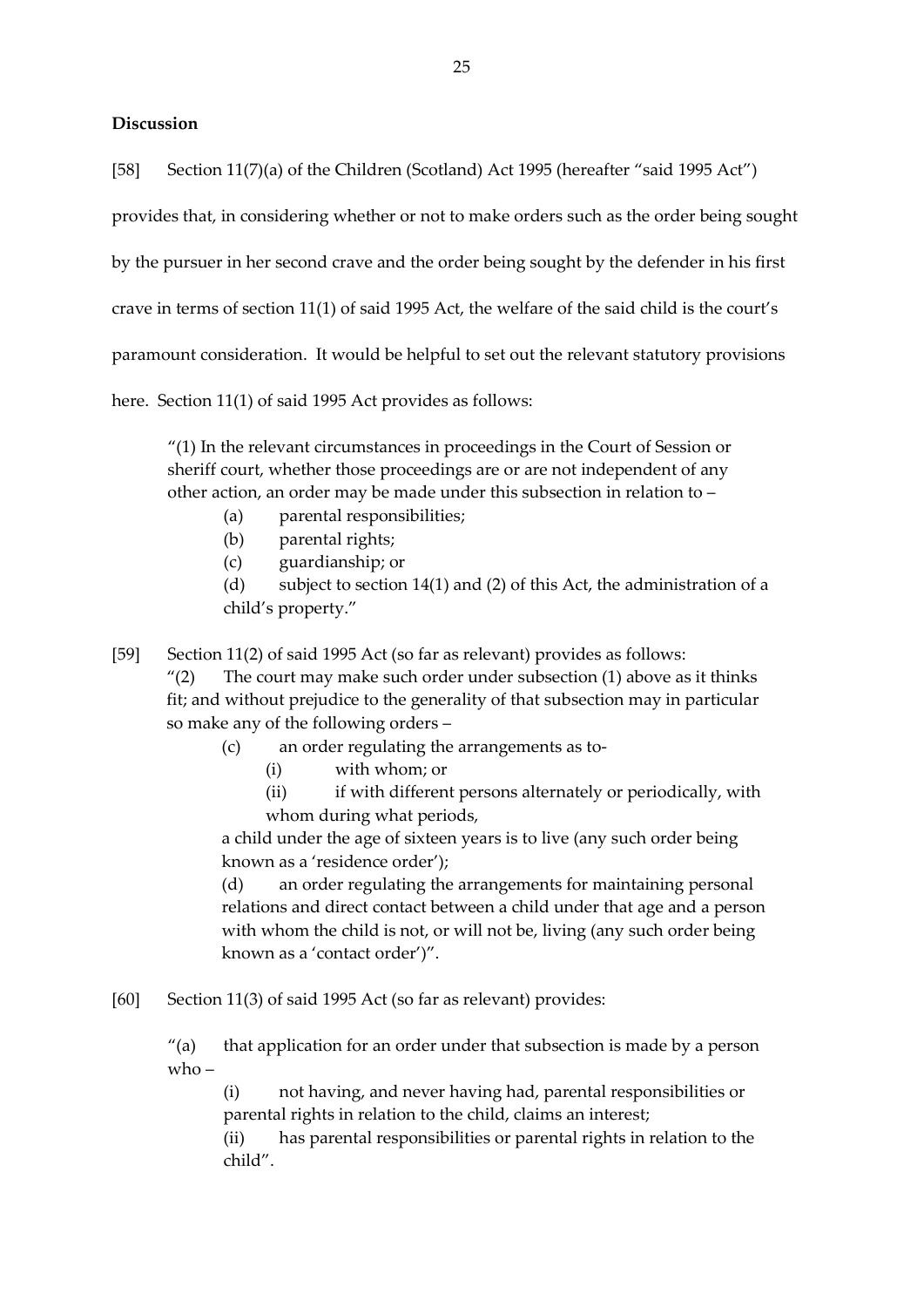[61] Section 11(7) of said 1995 Act (so far as relevant) provides as follows:

"(7) Subject to subsection  $(8)$  below, in considering whether or not to make an order under subsection (1) above and what order to make , the court –

(a) shall regard the welfare of the child concerned as its paramount consideration and shall not make any such order unless it considers that it would be better for the child that the order be made than that none be made at all; and

(b) taking account of the child's age and maturity, shall so far as practicable –

> (i) give him an opportunity to indicate whether he wishes to express his views;

(ii) if he does so wish, give him an opportunity to express them; and

(iii) have regard to such views as he may express.

(7A) In carrying out the duties imposed by subsection (7) (a) above, the court shall have regard in particular to the matters mentioned in subsection (7B) below.

(7B) Those matters are –

- (a) the need to protect the child from
	- (i) any abuse; or
	- (ii) the risk of any abuse;
- which affects, or might affect, the child;

(b) the effect such abuse, or the risk of such abuse, might have on the child;

- (c) the ability of a person
	- (i) who has carried out abuse which affects or might affect the child; or
	- (ii) who might carry out such abuse;

to care for, or otherwise meet the needs of, the child; and

(d) the effect any abuse, or the risk of any abuse, might have on the carrying out of responsibilities in connection with the welfare of the child by a person who has (or, by virtue of an order under subsection (1), would have) those responsibilities.

(7C) In subsection (7B) above –

'abuse' includes –

(a) violence, harassment, threatening conduct and any other conduct giving rise, or likely to give rise, to physical or mental injury, fear, alarm or distress;

- (b) abuse of a person other than the child; and
- (c) domestic abuse;
- 'conduct' includes –
- (a) speech; and
- (b) presence in a specified place or area.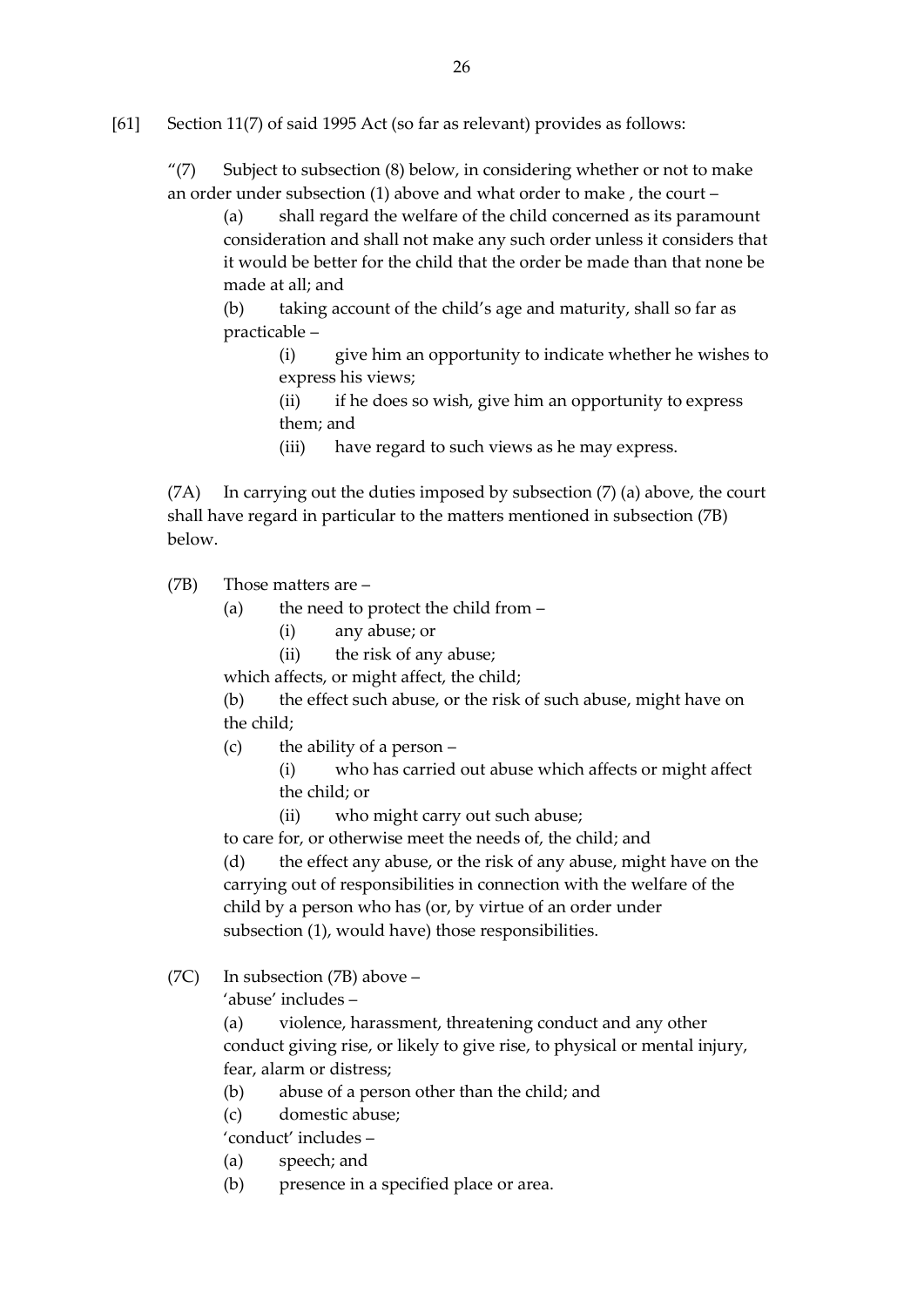(7D) Where – (a) the court is considering making an order under subsection (1) above; and (b) in pursuance of the order two or more relevant persons would have to co-operate with one another as respects matters affecting the child, the court shall consider whether it would be appropriate to make the order.

(7E) In subsection (7D) above, "relevant person", in relation to a child, means–

> (a) a person having parental responsibilities or parental rights in respect of the child; or

(b) where a parent of the child does not have parental responsibilities or parental rights in respect of the child, a parent of the child."

[62] The parties were married to one another when the said child was born. In addition,

the defender is named as the father of the said child on the said child's birth certificate.

Accordingly, both parties have parental responsibilities and parental rights in respect of the

said child. Accordingly, the pursuer's application for a residence order in respect of the said

child (under section 11(2) (c) of said 1995 Act) and the defender's application for a contact

order in respect of the said child (under section 11(2) (d) of said 1995 Act) are applications by

persons who have parental responsibilities and parental rights in relation to the said child,

in terms of section 11(3) (a) (ii) of said 1995 Act.

## *The pursuer's crave for a residence order*

[63] I accepted the submissions for the pursuer that the court should make a residence order in favour of the pursuer in respect of the said child. There was no opposition to the granting of such an order by the defender. The defender's evidence had been that he accepted it would be better for the said child to be resident with the pursuer.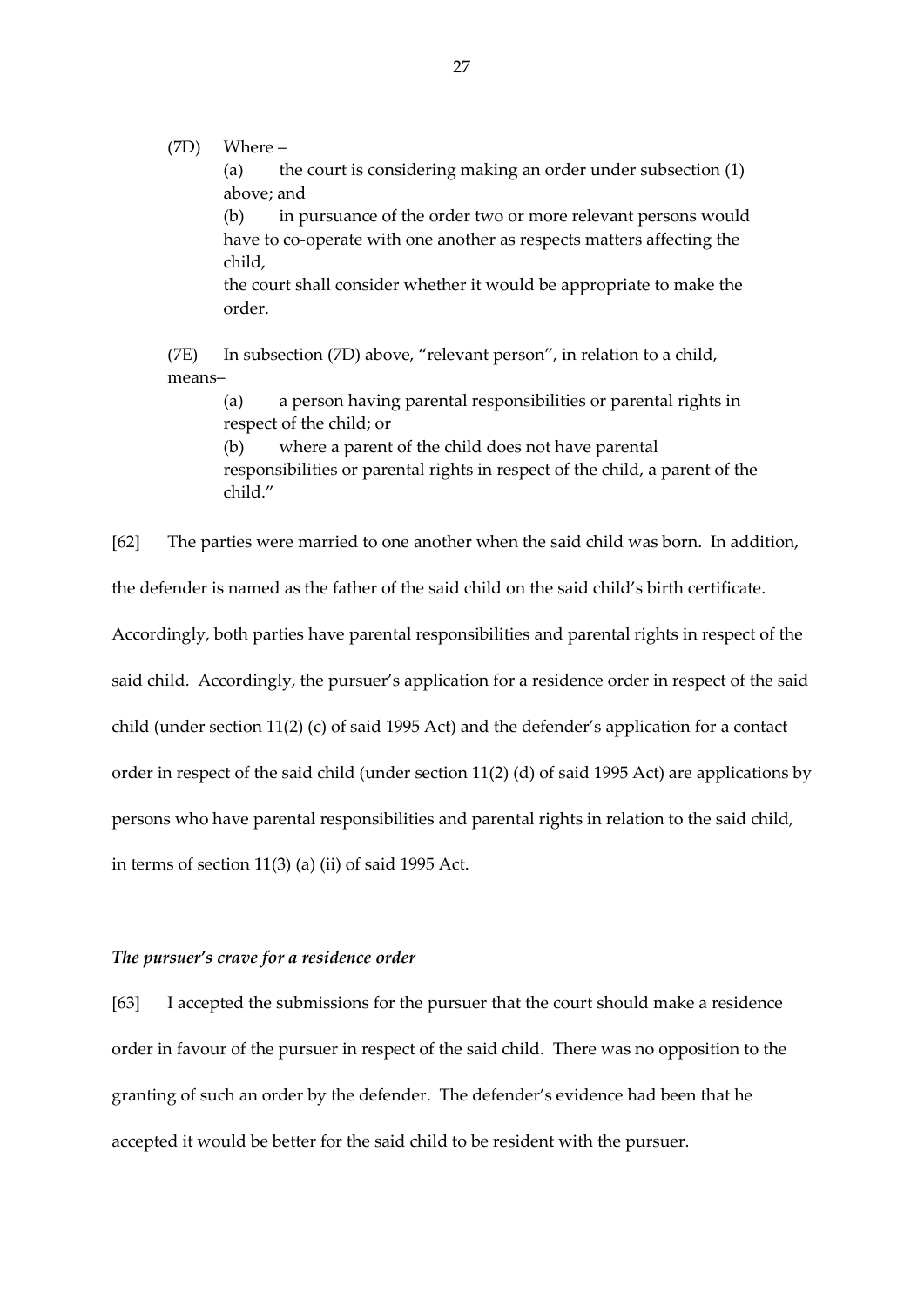[64] The said child lives with the pursuer and is happy, safe, settled and stable in her care. Standing the defender's violent and abusive behaviour towards the pursuer previously (some of which was perpetrated in the presence of the said child) and standing the likelihood that the repeated instances of the pursuer's motor vehicle being damaged after the parties' final separation are attributable to the defender, it would be better for the said child to have the security and protection of a residence order in favour of the pursuer. It would be better for the said child for such an order to be made. The making of such an order would ensure that the matter of residence for the said child would be regulated as between the parties and would enable the pursuer to ensure the said child would be returned to her care in the event of any contact taking place between the defender and the said child.

## *The defender's crave for a contact order*

[65] In general terms, it is accepted in the Scottish Courts that it is conducive to the welfare of children if their absent parents maintain personal relations and direct contact with them on a regular basis. This is consistent with Articles 9.1–9.3 of the United Nations Convention on the Rights of the Child which provide:

"1 States Parties shall ensure that a child shall not be separated from his or her parents against their will, except when competent authorities subject to judicial review determine, in accordance with applicable law and procedures, that such separation is necessary for the best interests of the child. Such determination may be necessary in a particular case such as one involving abuse or neglect of the child by the parents, or one where the parents are living separately and a decision must be made as to the child's place of residence.

2 In any proceedings pursuant to paragraph 1 of the present Article, all interested parties shall be given an opportunity to participate in the proceedings and make their views known.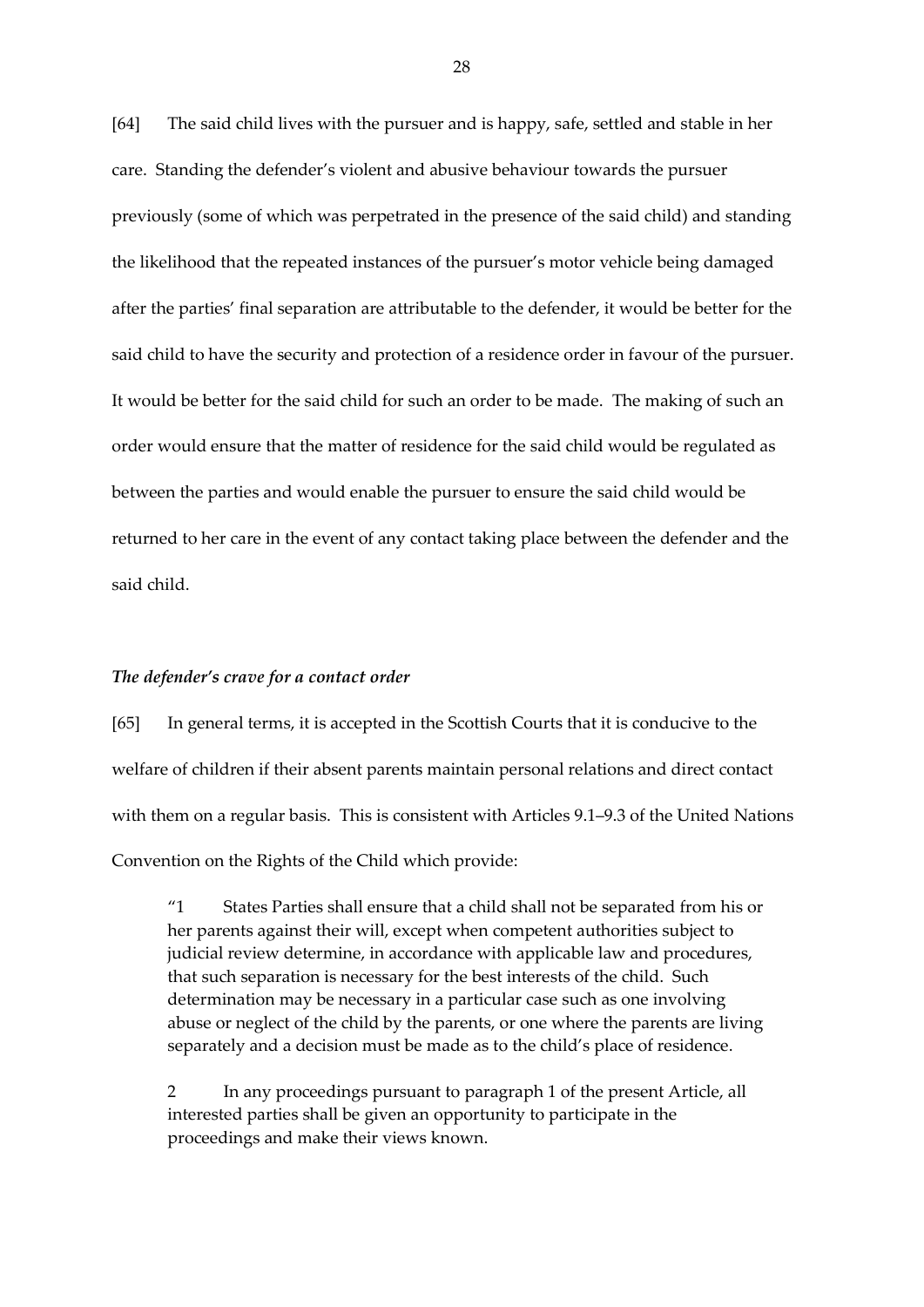3 States Parties shall respect the right of the child who is separated from one or both parents to maintain personal relations and direct contact with both parents on a regular basis, except if it is contrary to the child's best interests".

[66] It is also consistent with Article 8 of the European Convention on Human Rights and Fundamental Freedoms which states as follows:

"1 Everyone has the right to respect for his private and family life, his home and his correspondence.

2 There shall be no interference by a public authority with the exercise of this right except such as is in accordance with the law and is necessary in a democratic society in the interests of national security, public safety or the economic well-being of the country, for the prevention of disorder or crime, for the protection of health or morals, or for the protection of the rights and freedoms of others".

[67] It is clear, however, that these general principles are not to be applied without qualification or discrimination. Although there is a general assumption as to the value of an absent parent's contact with his or her child, such contact shall not operate if it is contrary to the individual child's best interests. There may be particular circumstances where the exercise of contact by a parent with his or her child would not operate in the interests of the child. If contact would not operate in the interests of the child then, regarding the welfare of the child concerned as its paramount consideration, the court ought not to make any Contact Order.

[68] Insofar as Article 8 of the European Convention is concerned, the competing interests of the various members of the family require to be balanced. Both parents have the right to respect for their private and family lives. The said child also has the same right. The Article 8 right does not exist to allow parents to create or perpetuate situations which jeopardize the welfare of children. The principal purpose of Article 8, where children are involved, must be the safety and welfare of the children concerned.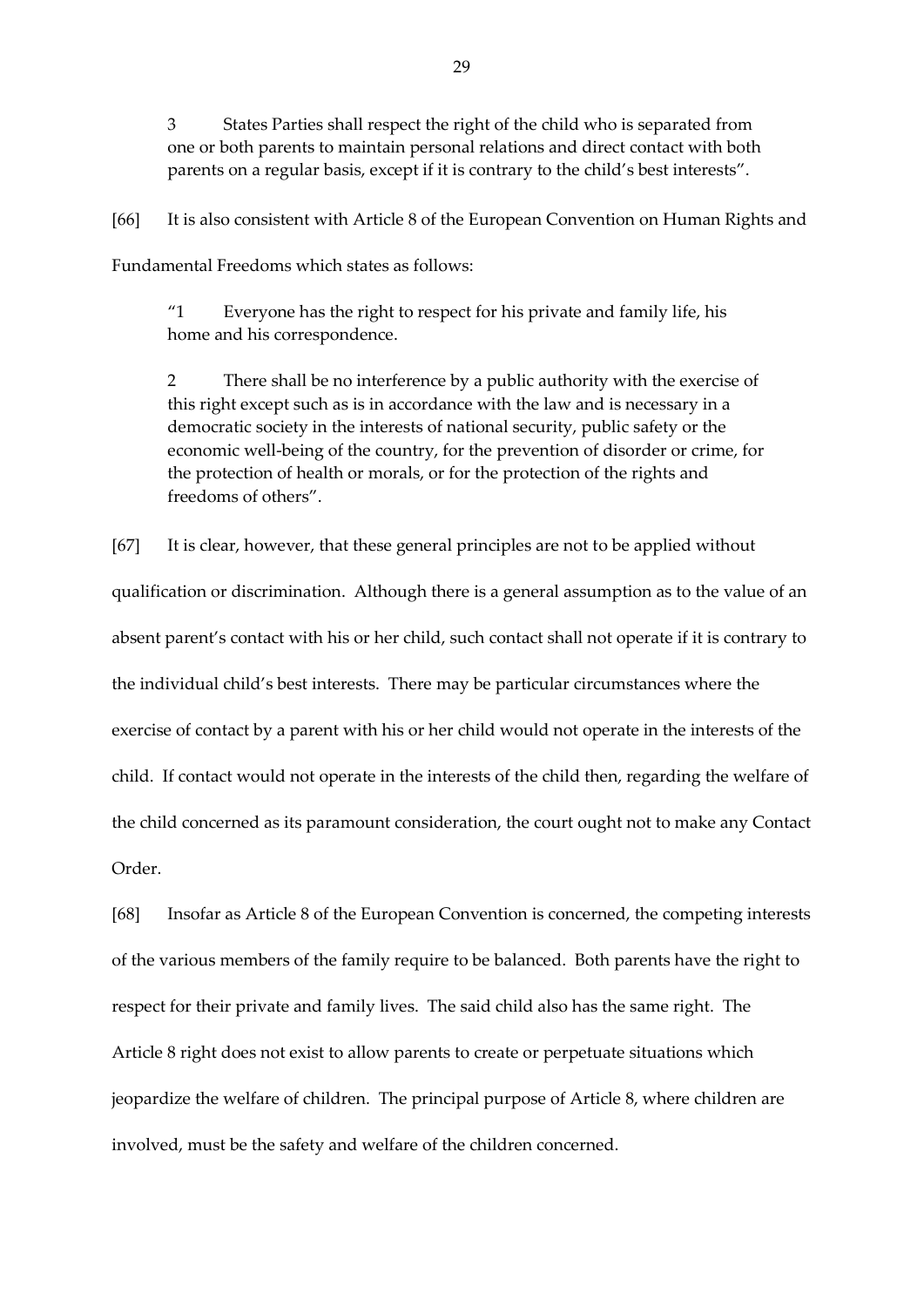[69] This is reflected in the terms of section 11(7)(a) of said 1995 Act which makes clear that the welfare of the said child is the paramount consideration for the court. No Order is to be made unless it would be better for the said child that the Order be made than that none should be made at all.

[70] For a number of reasons I have concluded that making any contact order in favour of the defender would jeopardize the welfare of the said child and would not be in his best interests, treating his welfare as the court's paramount consideration.

[71] The parties' relationship was characterised by domestic abuse perpetrated upon the pursuer by the defender. Said abuse included verbal and physical abuse, as well as controlling behaviour on the part of the defender. The said child has also been present when the pursuer has been verbally and physically abused by the defender. The welfare of the said child has been jeopardized by the defender's said conduct towards the pursuer.

[72] During parties' relationship the defender exerted a degree of control over the pursuer. The court heard credible and reliable evidence of a number of instances when the defender subjected the pursuer to his will. This controlling behaviour on the part of the defender extended to controlling access to the home which parties shared by prohibiting members of the pursuer's family from visiting the pursuer at home.

[73] The pursuer endured emotional, verbal and physical abuse at the hands of the defender throughout the period of parties' relationship. However, the defender's behaviour towards the pursuer deteriorated during the pursuer's pregnancy and following the birth of the said child. The instances of physical aggression on the part of the defender occurred after the birth of the said child. It is significant that these instances occurred within a relatively short period of time between the birth of the said child and the parties' final separation on 19 December 2018. The parties had lived together in family with the said child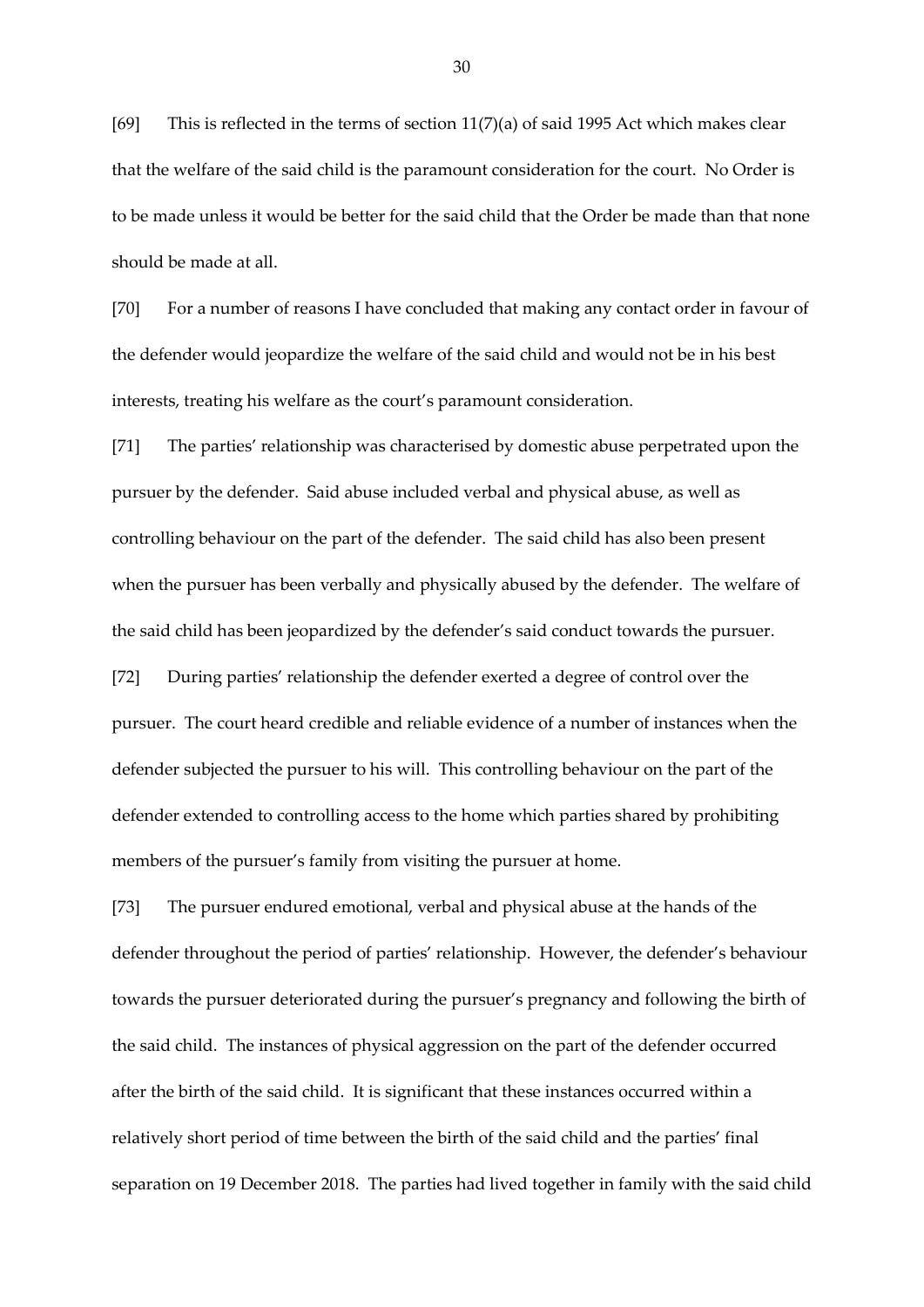for a relatively short time during said period, the defender having thrown the pursuer and the said child out of the family home on one occasion during said period which led to parties' initial separation.

[74] It was clear from the pursuer's account of the defender's behaviour following the birth of the said child that there was an escalation in the abuse which the defender perpetrated against the pursuer during said period. I accepted the pursuer's evidence that, as a result, she was, and remains, terrified of the defender.

[75] In behaving in an aggressive, abusive and violent manner towards the pursuer in the presence of the said child, the defender has recklessly disregarded the emotional welfare of both the pursuer and the said child. The defender lacked insight into the potentially harmful consequences of his behaviour upon the said child. The defender denied that the said child had been distressed as a consequence of any behaviour on his part on 19 December 2018. The defender accepted a proposition put to him by his agent that the said child had not appeared to understand what was going on in the family home on 19 December 2018. I rejected both the defender's account of the events which took place on 19 December 2018 and his account of the impact of those events on the said child at the time. For the reasons set out above, I accepted the pursuer's account of those events and of the acute distress suffered by the said child as a consequence of the defender's violent and abusive conduct towards the pursuer.

[76] It is of significant concern that the defender accepts no responsibility for his abusive, controlling and violent behaviour towards the pursuer. The defender continues to deny that he has ever been violent towards the pursuer. His position is that the pursuer has lied under oath during these proceedings and during the criminal proceedings which led to the defender's conviction for assaulting the pursuer on 19 December 2018. It is also of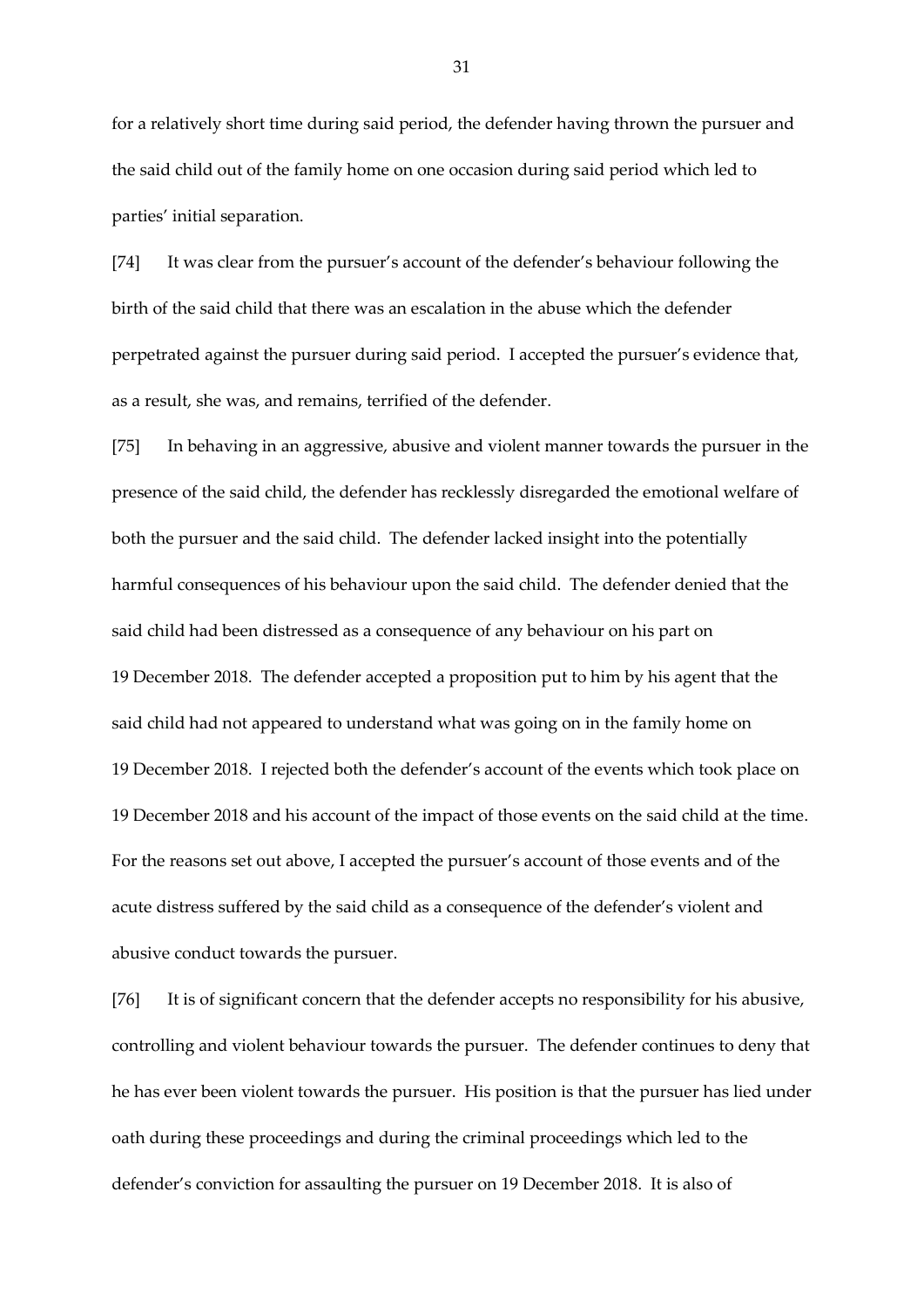significant concern that, at times during his evidence, the defender sought to portray himself as a victim of abuse from the pursuer. I rejected his evidence in respect of all of the foregoing.

[77] Further, I have concluded that the defender is entirely lacking in insight into the effects of his violent and abusive behaviour upon the pursuer and the said child, both physically and emotionally. There was no possibility of contrition on the part of the defender in view of his denials. He would not accept that the pursuer had suffered physically and emotionally as a consequence of his said behaviour. He did not take any personal responsibility for his said behaviour. He appears to have taken no steps to address any issues which may have given rise to his said behaviour. If the defender has taken any such steps, he led no evidence in respect of same, nor did he lead any evidence as to the steps he would require to take to address any issues which may have given rise to his violent, abusive and controlling behaviour.

[78] Following his conviction in respect of the assault on the pursuer on 19 December 2018, the defender was made the subject of a community payback order in 2019. In terms of said community payback order the defender was required to carry out 150 hours of unpaid work within a period of 9 months. No programme requirement was made as part of said community payback order requiring the defender to undertake any domestic abuse or domestic violence programme such as the Caledonian Men's Programme nor was the defender made the subject of any supervision requirement as part of said community payback order.

[79] The defender led no evidence that he had received any professional advice, guidance, counselling or support in respect of his abusive, controlling and violent behaviour and the damaging effects of same on the pursuer and the said child. I inferred that there had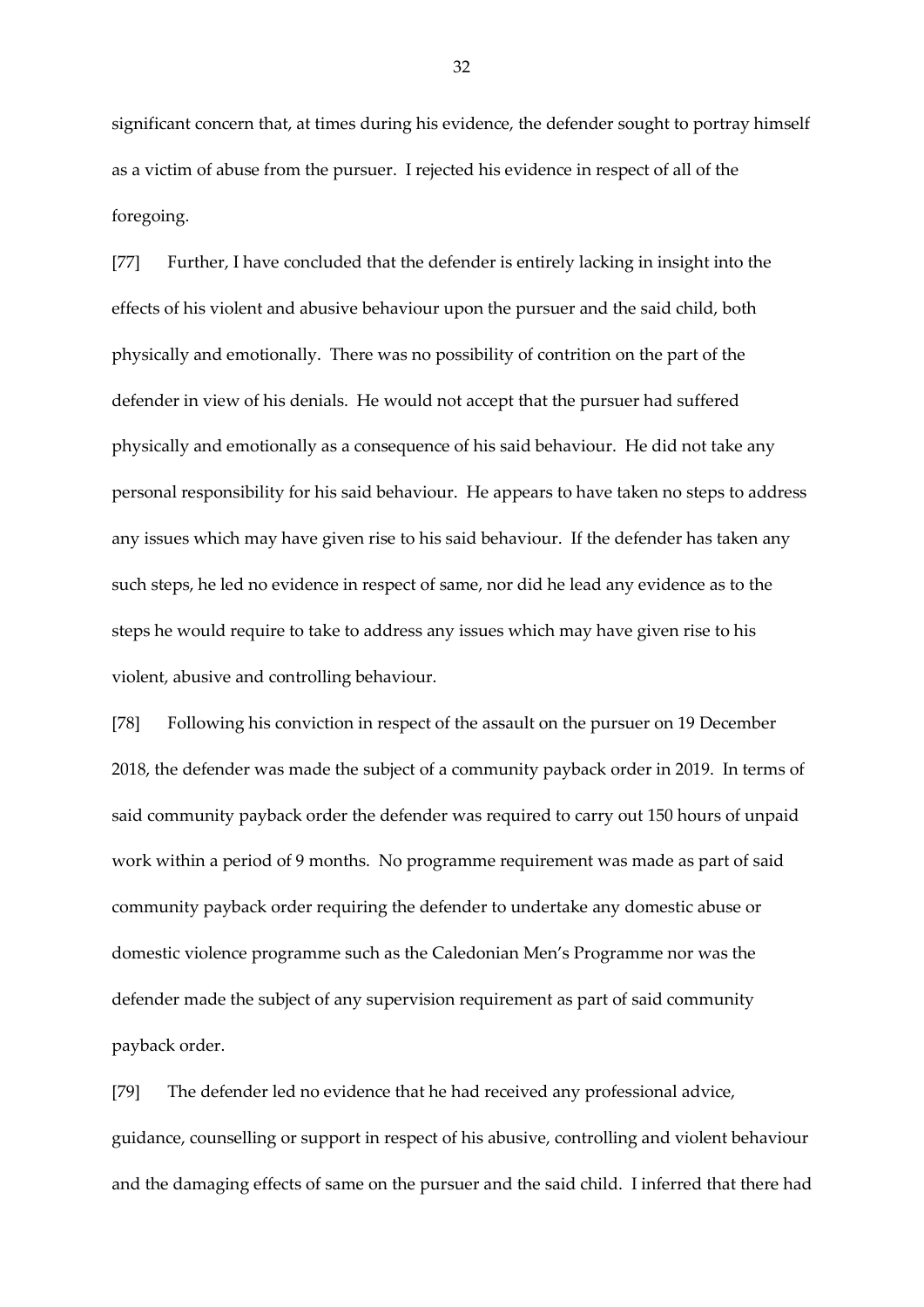been no such interventions, particularly in light of the defender's continuing denials and in light of the sentence imposed in respect of his assault on the pursuer.

[80] It was apparent from his evidence that the defender has failed to recognise that it is likely that both the said child and the pursuer have been adversely affected by his said abusive, controlling and violent behaviour. This lack of insight and understanding leads me to conclude that if any contact order were to be granted in favour of the defender there is a significant risk that the said child would be exposed to further instances of abuse of the pursuer by the defender. The defender showed no insight into the appropriateness of the pursuer's exercise of her parental responsibility to protect the said child from such a risk of harm by denying the defender contact with the said child.

[81] On the basis of the evidence led before me which I have accepted as credible and reliable, I have concluded that the defender repeatedly behaved in an abusive, aggressive, controlling and violent manner towards the pursuer in the course of parties' relationship. I have also concluded that the defender repeatedly behaved in the said manner towards the pursuer in the presence of the said child when the parties lived in family with the said child prior to parties' final separation on 19 December 2018. The defender refuses to acknowledge that he has behaved in such a manner towards the pursuer.

[82] I have also concluded, from the manner in which the defender often referred to the pursuer during his evidence, that the defender remains hostile towards the pursuer and does not respect the pursuer.

[83] Accordingly, in the particular circumstances of this case, given the history of abusive, aggressive, controlling and violent behaviour perpetrated by the defender against the pursuer, I have concluded that making any contact order in favour of the defender is likely to cause fear, worry and distress to the pursuer. I have concluded that making any contact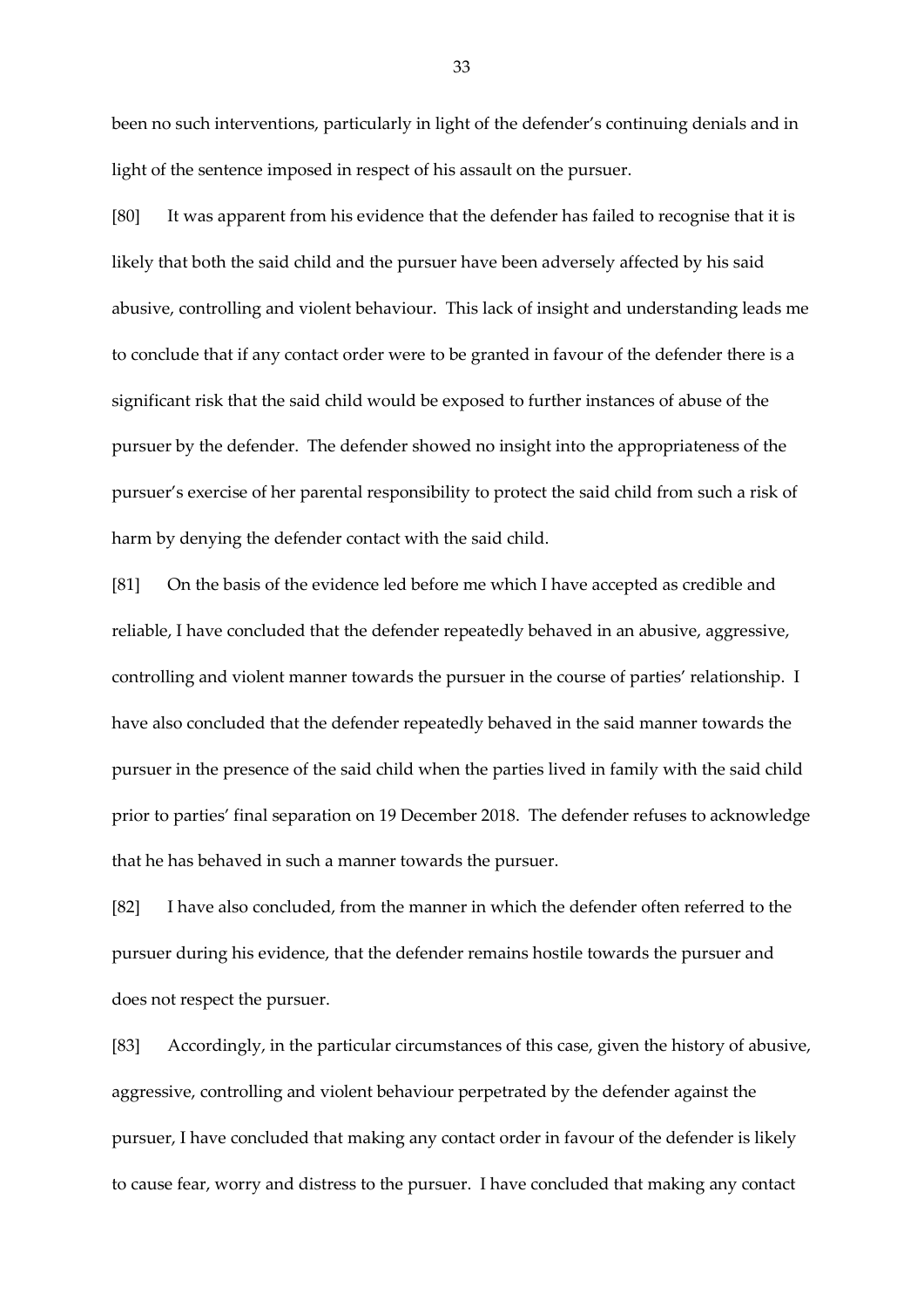order in favour of the defender would be likely to adversely affect the pursuer's mental health and that, in turn, this could have a negative impact on the welfare of the said child, given the pursuer is his primary carer.

[84] I have given consideration as to whether it would be appropriate to make the order sought by the defender on the basis that, in pursuance of same, the parties would require to cooperate with one another as respects matters affecting the said child. I have concluded that there is a power imbalance in parties' relationship in view of the defender's previous controlling behaviour and his previous ability to subject the pursuer to his will. Consequently, in light of the defender's previous conduct, it would not be appropriate to make any contact order in his favour. I have concluded from the pursuer's evidence that, in the past, the defender has been able to bend the pursuer to his will and that, in the event of parties requiring to cooperate as respects matters affecting the said child, he will do so again. I have concluded that the defender is unlikely to cooperate with the pursuer as respects matters affecting the said child and that it is likely that the defender would revert to his previous practice of dictating the rules to the pursuer rather than cooperating with the pursuer as respects matters affecting the said child.

[85] I consider the concerns expressed by the pursuer in the course of her evidence relative to the making of a contact order in favour of the defender to be genuine and wellfounded for a number of reasons. These include: (i) the history of parties' relationship; (ii) the defender's continuing denials in respect of his abusive, aggressive, controlling and violent behaviour towards the pursuer, sometimes in the presence of the said child; (iii) the defender's failure to accept any responsibility for his said behaviour; (iv) the defender's lack of insight into the damaging effects of his past behaviour upon the pursuer and the said child; (v) the defender's continuing hostility towards the pursuer and her family; (vi) the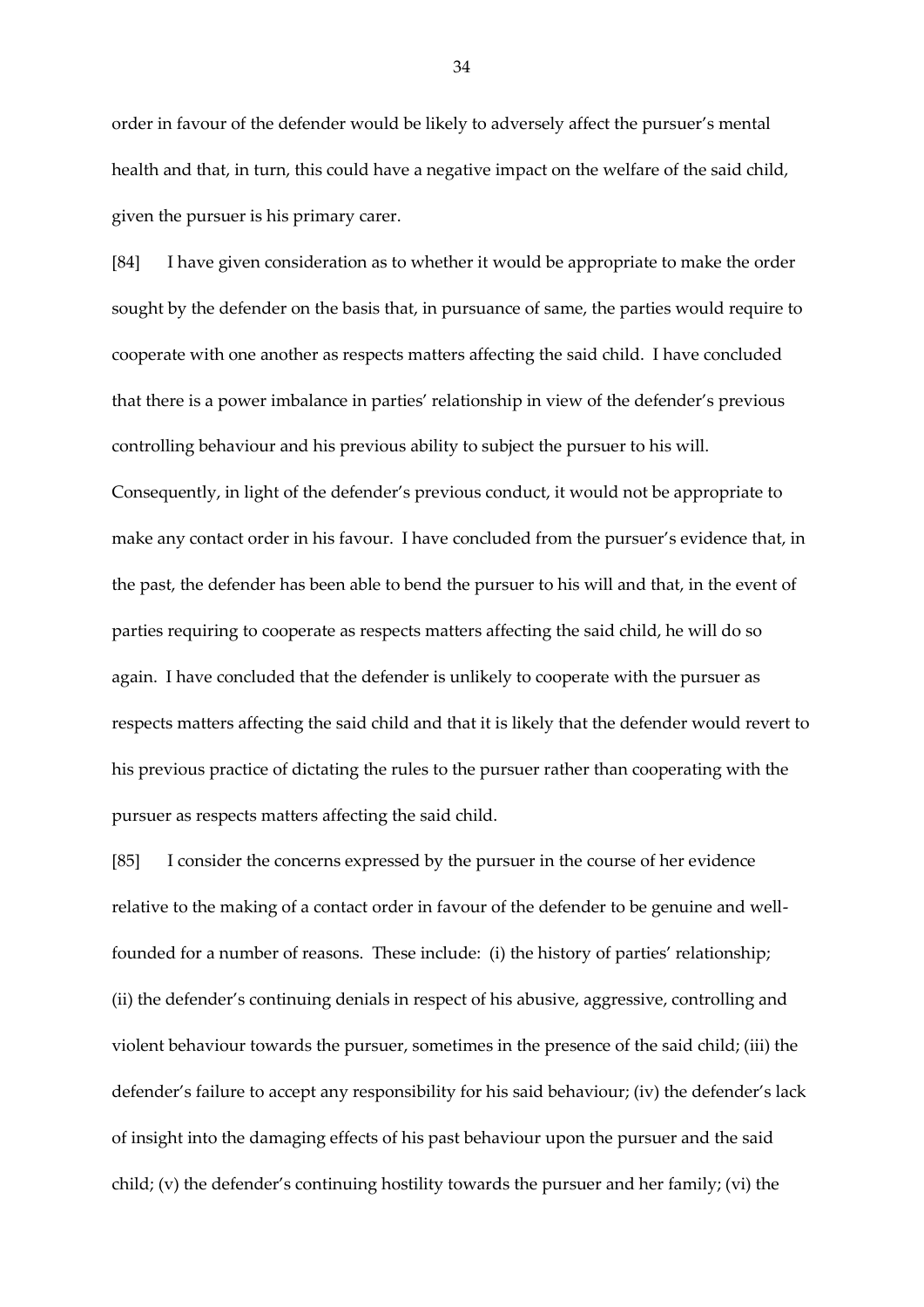likelihood that the defender would dominate any discussions with the pursuer as respects matters affecting the said child and that he would impose his will upon the pursuer in respect of those matters rather than cooperate with the pursuer in the interests of the said child; and (vii) the defender's failure to recognise the need for intervention to assist him in changing his said behaviour.

[86] Accordingly, I have concluded that it is likely that the said child would be at risk of abuse (as defined in section 11(7C) of said 1995 Act) if contact were to be granted in favour of the defender. The said child has previously witnessed the defender being abusive towards the pursuer. It is likely that the said child would witness further abuse of the pursuer by the defender in the event of contact being re-established whether this be at a contact centre or elsewhere as the parties would either require to come into contact with each other or to be in fairly close proximity to one another to enable such contact to operate. [87] In terms of section 11(7)(a) of said 1995 Act, the welfare of the said child is the court's paramount consideration. It would not be conducive to the welfare of the said child to allow the defender to have direct contact with him for the reasons outlined above. Granting any order for contact between the defender and the said child would place the said child at significant risk of being adversely affected by abuse perpetrated by the defender against the pursuer. In the event of the pursuer being caused fear and distress by the defender, then it is likely that the said child will also be adversely affected by such fear and distress.

## **The views of the said child**

[88] The said child is 2 years old. The said child has had no contact with the defender since 19 December 2018 when the said child was around 7 months old. The said child is too young to express a view in respect of the section 11 orders sought by the parties.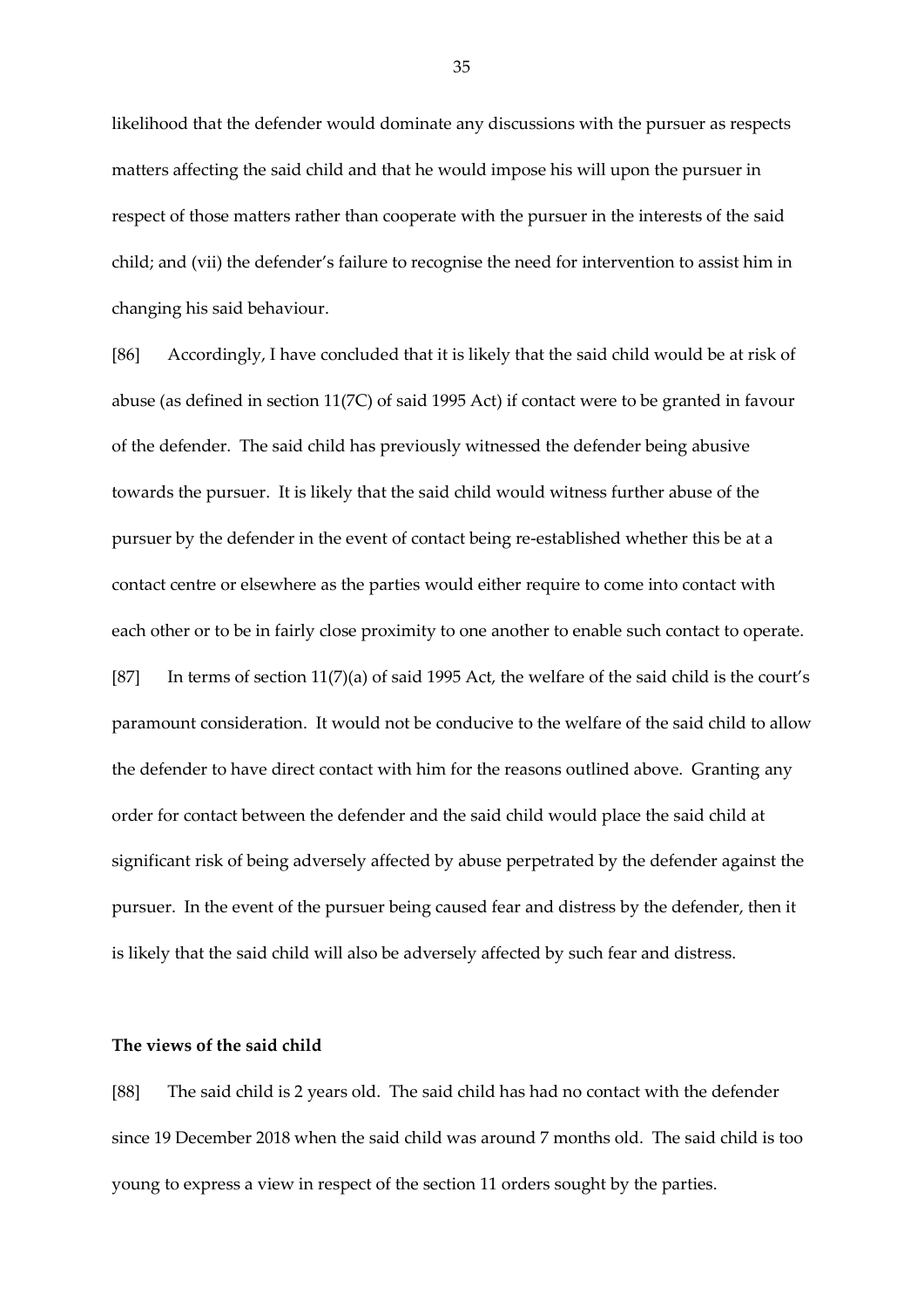#### **Decision in respect of the defender's crave for contact**

[89] There is no legal onus. The decision in *White* v *White* 2001 SC 689 refers. There is no presumption that contact between a child and his or her parent is in the best interests of the child. The courts will generally consider that it is conducive to the welfare of children if their absent parents maintain personal relations and direct contact with them on a regular basis. However, in each case, the question which must be asked is what is in the best interests of this child?

[90] In this case it is not in the best interests of the said child for a contact order to be granted in favour of the defender for the reasons set out above. In so deciding, I have taken into account that it would, generally, be in the best interests of the said child to have contact with both of his parents to give him a fuller understanding of his own identity.

Unfortunately, for the reasons set out above, it would not be in the best interests of the said child for any contact to be allowed with the defender, in the particular circumstances of this case.

[91] In arriving at that decision not to grant a contact order in favour of the defender, I have also taken into account that it is generally in the interests of children to know both of their parents; that it will not generally be in their interests to be deprived of a relationship with one of their parents; that it will not generally be in their interests to lose the opportunity to know that parent at first hand as this may result in the loss of information and knowledge that will go towards the formation of the children's identities; that it is generally not in the interests of children to increase the likelihood of their being unable to get in touch with and/or form a relationship with that parent later in life; and that it is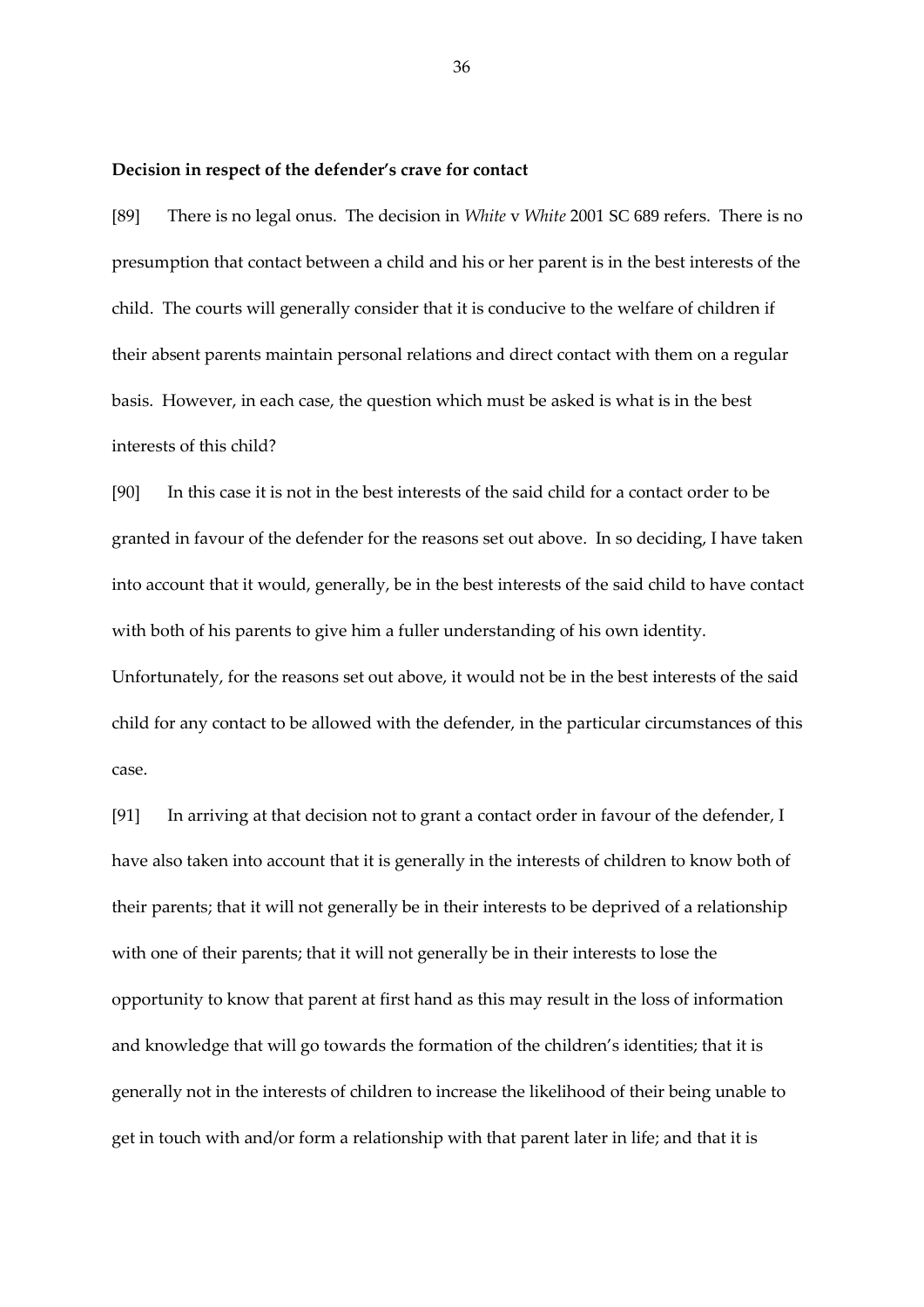generally not in their interests to lose the opportunity to know grandparents and other relatives of that parent.

[92] Nonetheless, in the particular circumstance of this case, I have concluded that it is not in the best interests of the said child for any contact order to be granted in favour of the defender for the reasons set out above. I have determined, regarding the welfare of the said child as the paramount consideration, that it would not be in his best interests for any contact order to be made in favour of the defender and that it would not be better for the said child that the order sought by the defender in crave one be granted than that none be made at all.

## **Expenses**

[93] Parties were agreed that there should be a finding of no expenses due to or by either party, whatever the outcome, and I have so found.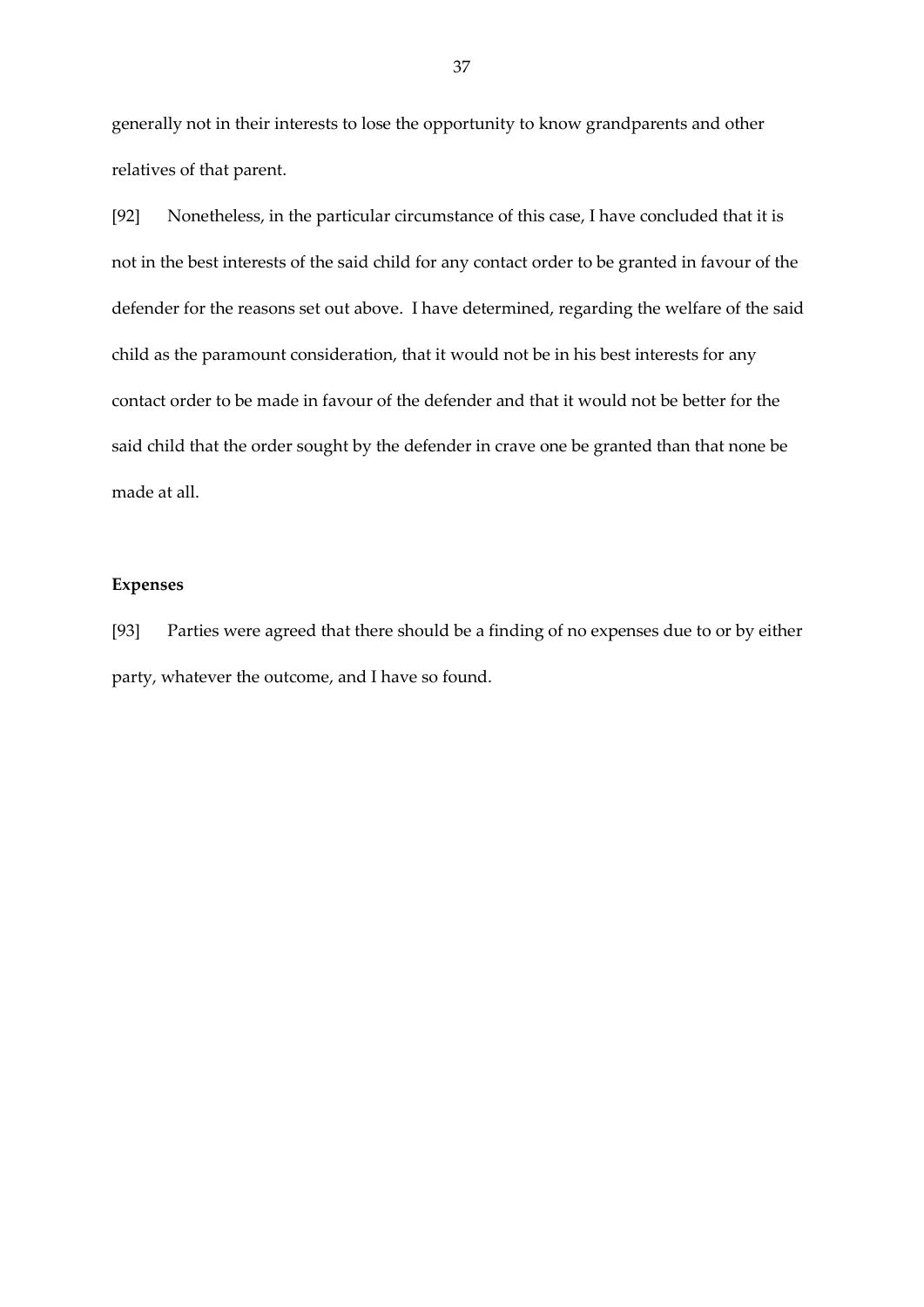### **SHERIFFDOM OF GLASGOW AND STRATHKELVIN AT GLASGOW**

## GLW-F918-19

# APPENDIX TO JUDGMENT OF SHERIFF ANDREW M MACKIE

in the cause

A (Assisted Person)

#### PURSUER

against

A

## DEFENDER

## **Pursuer's submissions**

[1] The pursuer's agent invited the court to grant decree of divorce, of consent of the defender. The relevant consent form, signed by the defender, was now lodged in process. There had been evidence from the parties and from other witnesses that the parties had been separated for a period in excess of one year. The court should find that the ground of divorce had been established; that the parties' marriage had broken down irretrievably; and that decree of divorce should be granted. The care arrangements in respect of parties' child had been the subject of the proof and the court could be satisfied as to those arrangements on the basis of the evidence which had been led.

[2] The pursuer's evidence had been in short compass. Her position was very clear. The pursuer did not consider that contact between the defender and the said child would be in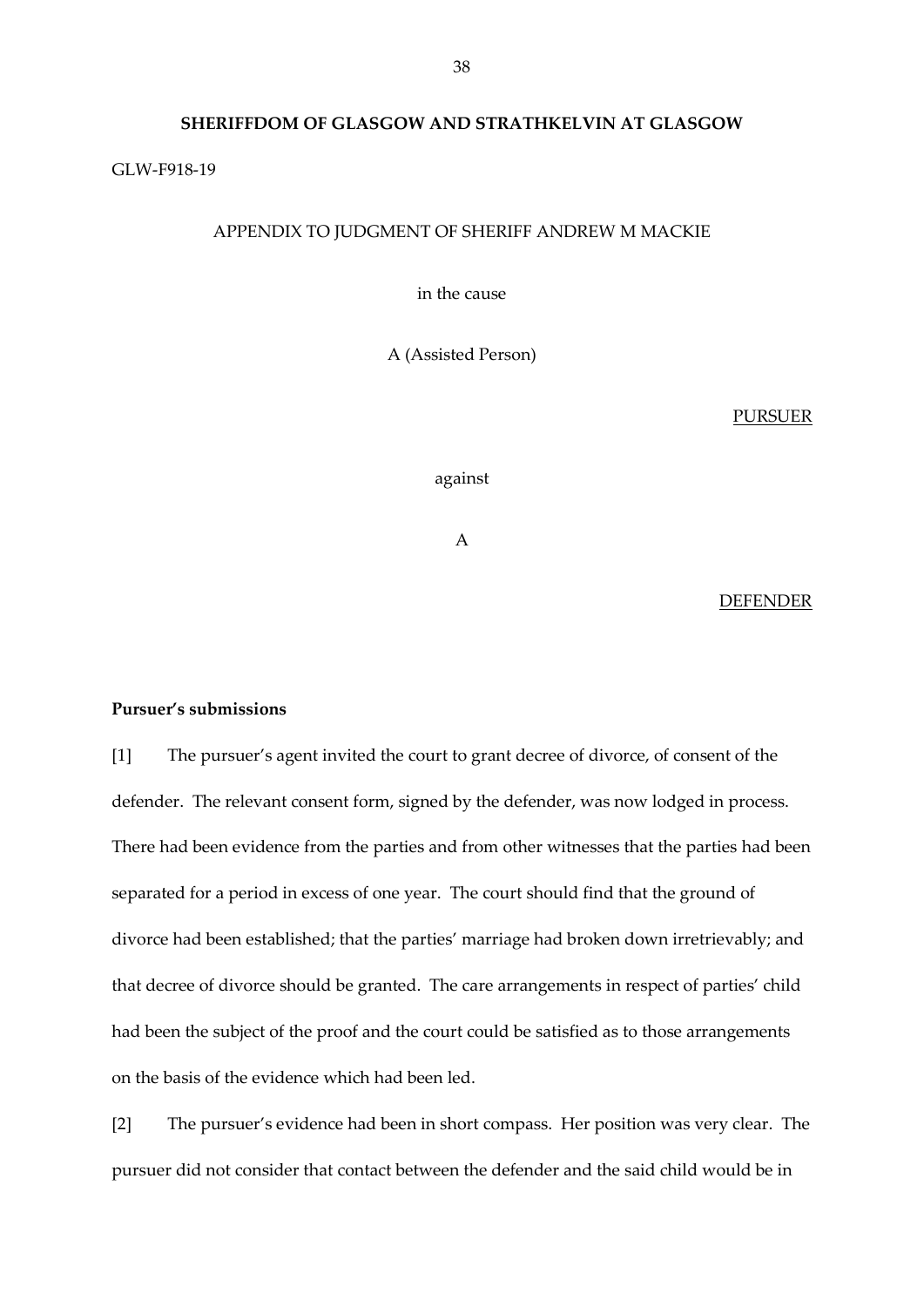the best interests of the said child. The pursuer's evidence, in particular, contained instances of domestic violence against her at the hands of the defender. There was no dispute that the defender had been convicted at Glasgow Sheriff Court of a domestic assault upon the pursuer.

[3] The court had also heard evidence in respect of the impact on the said child of the defender's domestic violence against the pursuer. The court had heard evidence of instances where the said child had been directly involved or directly impacted by the defender's violent conduct.

[4] The court had heard some evidence from the pursuer's sister about the defender being verbally abusive towards the pursuer, as well as some evidence about the controlling behaviour exhibited by the defender towards the pursuer.

[5] The evidence of the domestic assaults came directly from the pursuer, which was understandable given the nature of the allegations. The court requires to consider the need to protect the said child from abuse or from the risk of abuse by the defender. The court also requires to consider the ability of the pursuer to care for the said child if the court finds that there has been domestic abuse against the pursuer at the instance of the defender.

[6] The court had heard evidence from the pursuer and her witness that the defender had been very limited in his interactions with the said child following the said child's birth. The parties had only lived together as a family for a short period of time. The pursuer had been exclusively breast feeding the said child during that period. The said child could not therefore be too far from the pursuer at that time. The court should accept the pursuer's evidence that she had been the primary carer of the said child prior to parties' final separation. The court had heard evidence of the pursuer's concerns about the defender's ability to look after even the basic needs of the said child.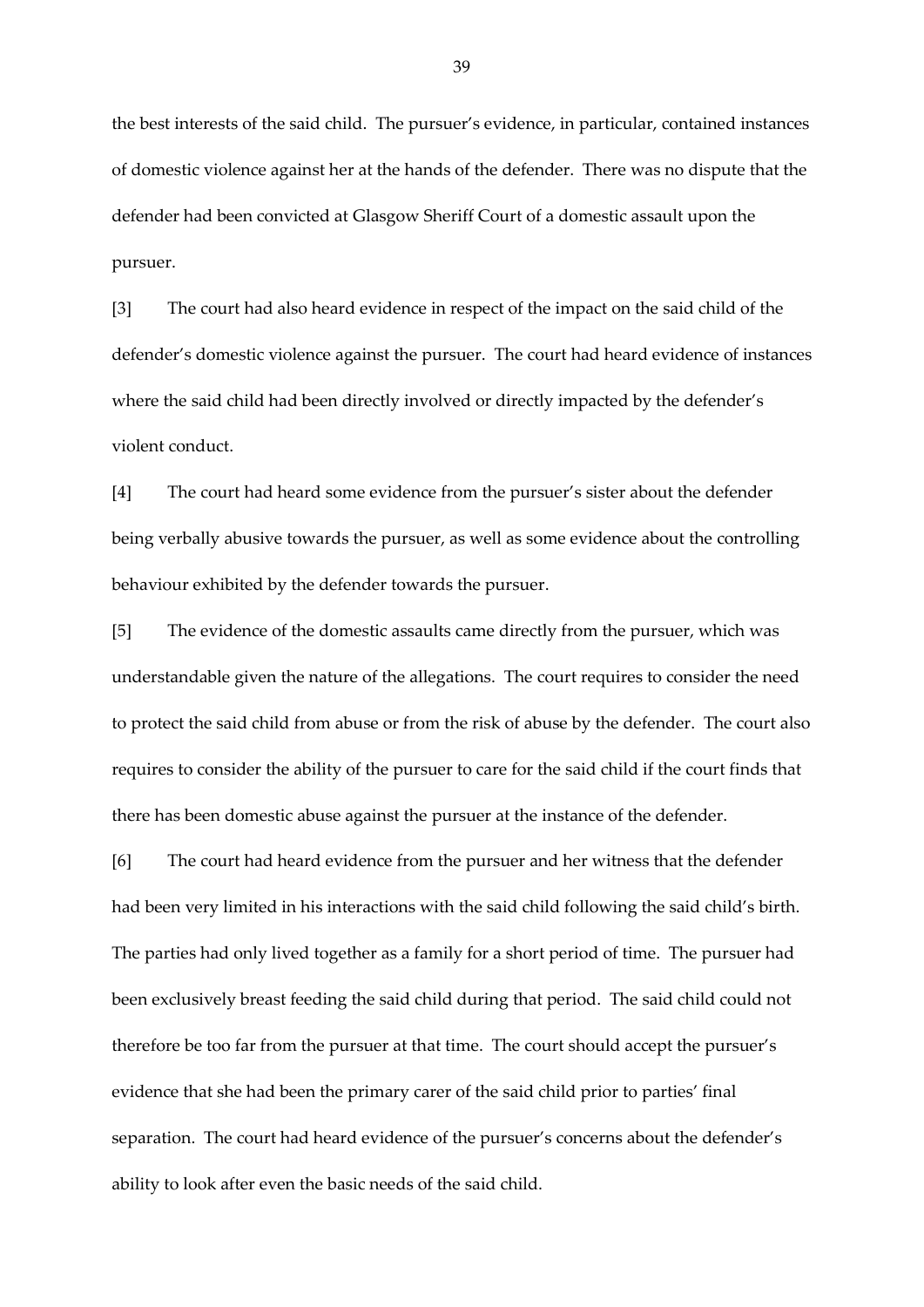[7] The court should make a residence order in favour of the pursuer in respect of the said child. There was no opposition to the granting of such an order by the defender. It would be better for the said child for such an order to be made. The said child lives with the pursuer and is happy, settled and stable in her care. Standing the defender's violent and abusive behaviour towards the pursuer previously and standing the repeated instances of the pursuer's motor vehicle being damaged after the parties' final separation, it would be better for the said child to have the security and protection of a residence order in favour of the pursuer. This would regulate the matter of residence for the said child and would enable the pursuer to ensure the said child would be returned to her care in the event of any contact taking place between the defender and the said child.

## **The defender's submissions**

[8] The defender had confirmed that parties had been separated for a period in excess of one year. He had provided his consent to a decree of divorce being granted on that basis. The defender had no issue with a residence order being granted in favour of the pursuer. The defender's evidence had been that he accepted it would be better for the said child to be resident with the pursuer. The pursuer's crave for a residence order was, therefore, unopposed.

[9] In respect of the defender's contact crave, the court had heard contradictory evidence in respect of the defender's interaction with the said child when the parties were together with the said child and when the said child was in his sole care during visits to the home of the defender's mother. The court had heard evidence in respect of these matters from TA and from the defender's mother, SA. There were also conflicts in the evidence as to what had happened during the parties' marriage.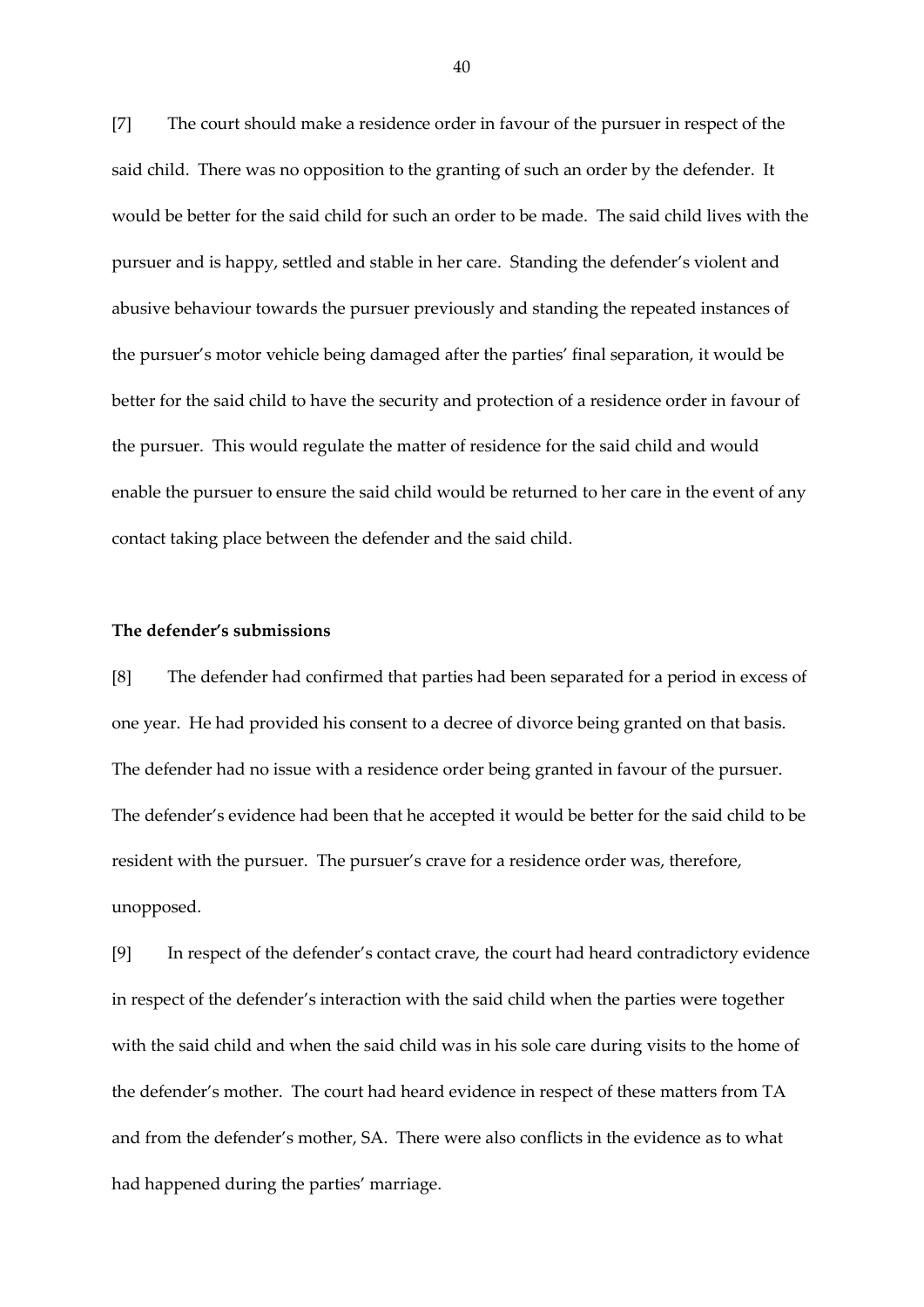[10] Some facts did not appear to be in issue. After a relatively brief separation the pursuer returned to the live in the matrimonial home with the defender in mid-2018. Thereafter, the defender had the said child on a regular basis and took the said child to his mother's home on a regular basis. No harm came to the said child on these occasions. The pursuer's evidence had been that the defender did not change the said child's nappy during such occasions but gave no evidence about any potential danger to the said child while the said child was in the sole care of the defender.

[11] The paramount consideration for the court is the welfare of the said child. A contact order should only be made if the court considers it better for the said child to make such an order than to make no order at all. The defender had explained at length, both in his affidavit and during his oral evidence, what benefit there would be to the said child in having contact with the defender. It was very clear from the defender's evidence that he is very fond of the said child, that he loves the said child and that he is keen to re-establish his relationship with the said child under any conditions which the court might deem appropriate. There was little suggestion that the defender is seeking contact for reasons other than the best reason, namely to have contact with his son.

[12] There had been a suggestion that the defender had not sought contact following parties' separation in December 2018. In fact, the evidence demonstrated that the defender had sought contact with the said child in February 2019. This was a short time after parties' separation on 19 December 2018. The defender's position had been consistent since the breakdown in relations between parties on 19 December 2018. His purpose was very clear, namely to have a relationship with his son and for his son to benefit from a relationship with his natural father.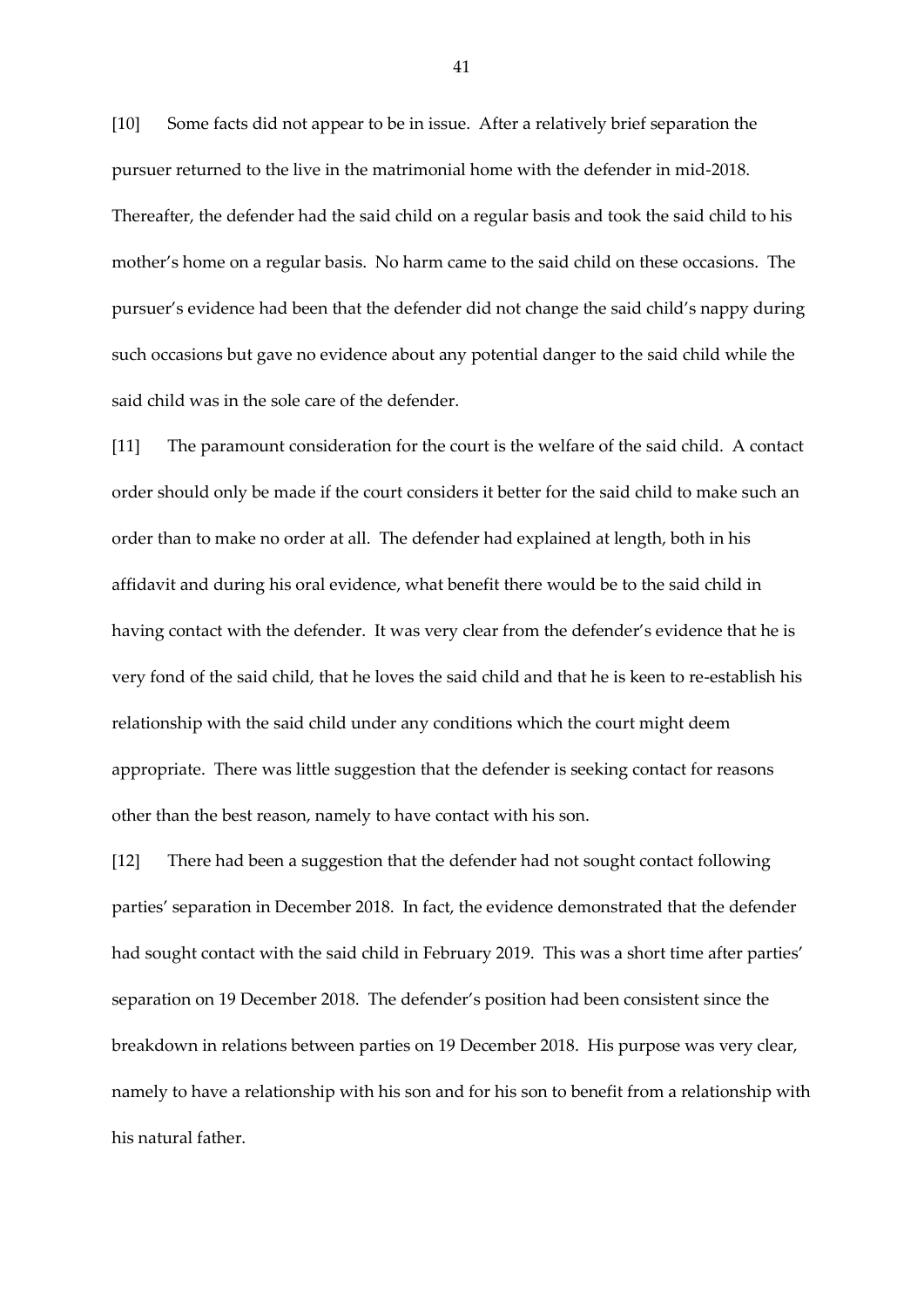[13] The defender accepted that he had been convicted of assaulting the pursuer. The defender did not accept that he had behaved as described by the pursuer and denied that he had assaulted the pursuer. There had been one other allegation of domestic abuse made against the defender by the pursuer. This allegation had been made to the police by the pursuer during mid-2018. The defender had been interviewed by the police in respect of that allegation and then released. The defender had been candid with the court in respect of the allegation which had been put to him by the police during said interview. The court should also take into account that the allegation made against the defender by the pursuer in mid-2018 had been made against the background of the parties and the pursuer's family becoming aware of allegations of criminal activity made against the pursuer's father at that time.

[14] It was accepted that, if the court found that there had been domestic abuse perpetrated against the pursuer by the defender, the provisions of sections 11(7A)–(7E) of the Children (Scotland) Act 1995 would apply. In terms of sections 11(7A) and 11(7B) of said 1995 Act the court required to have regard to the need to protect the said child from any abuse or from the risk of any abuse which affects, or might affect, the said child. In having regard to these matters the court should take into account that the defender had been made subject to the usual special conditions of bail in December 2018 and that, following his conviction in 2019, he was made the subject of a non-harassment order in terms of which he is not allowed to approach, contact or communicate with the pursuer. The defender had not breached the special conditions of bail nor had he breached the non-harassment order.

[15] The court had heard evidence from the defender's mother and from the parties' friend, TA, about what they could do to facilitate contact between the defender and the said child. The pursuer did not have a difficulty with the defender's mother but had indicated it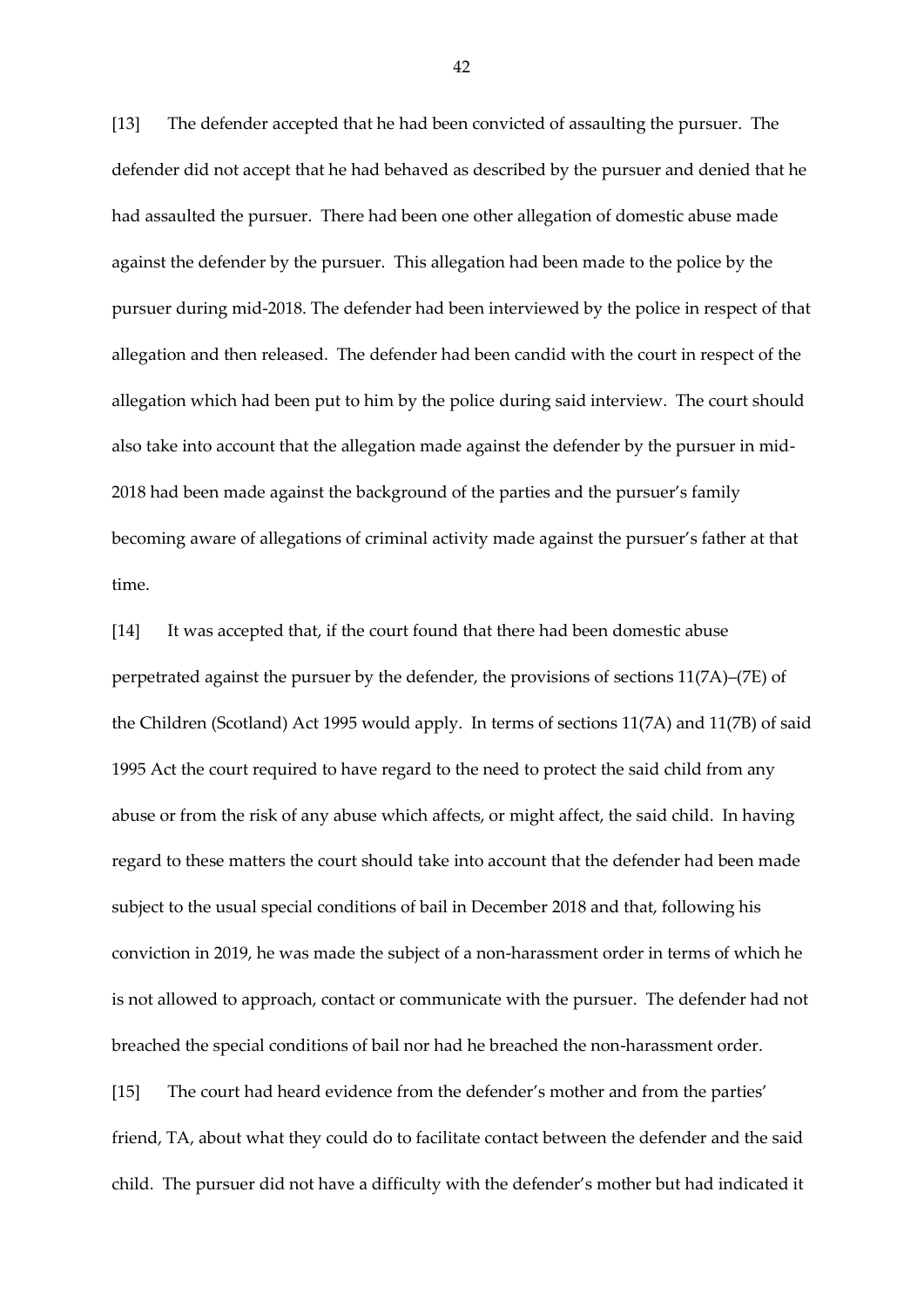may be the other way around. In either event the defender's mother was prepared to facilitate contact. Avenues therefore appear to exist which would allow contact between the defender and the said child to take place without the pursuer coming into contact with the defender. This would protect the said child from any abuse or the risk of any abuse which affects or might affect the said child.

[16] When the court considers the matters set out in section 11(7B) of the said 1995 Act, the court requires to consider parties' competing versions of the events of 19 December 2018 which the court has heard. There was no dispute between the parties that the said child had been present within a ball pool within the same room in which those events took place. The said child was around 7 months old at that time. A child of that age is very likely to have no recollection or memory of the incident.

[17] In terms of section 11(7B)(c) of said 1995 Act, when considering the ability of the defender to care for, or otherwise meet the needs of, the said child, the court should find that the defender had shown a great deal of insight into why he is seeking contact with the said child and what he would do with the said child if contact were to be allowed. The court had also heard evidence from the defender's mother about the defender's interaction with the said child when the pursuer was not present. The court had heard evidence, which was positive in nature, in respect of the defender's abilities to care for, or otherwise meet the needs of, the said child. The court should have regard to TA's affidavit although it was accepted by the defender that TA has not had any contact with the said child for a very long time.

[18] When the court is considering the terms of section 11(7D) of said 1995 Act and, in particular, the issue of co-operation between the parties, the court should take into account that the defender does not oppose the making of a residence order in favour of the pursuer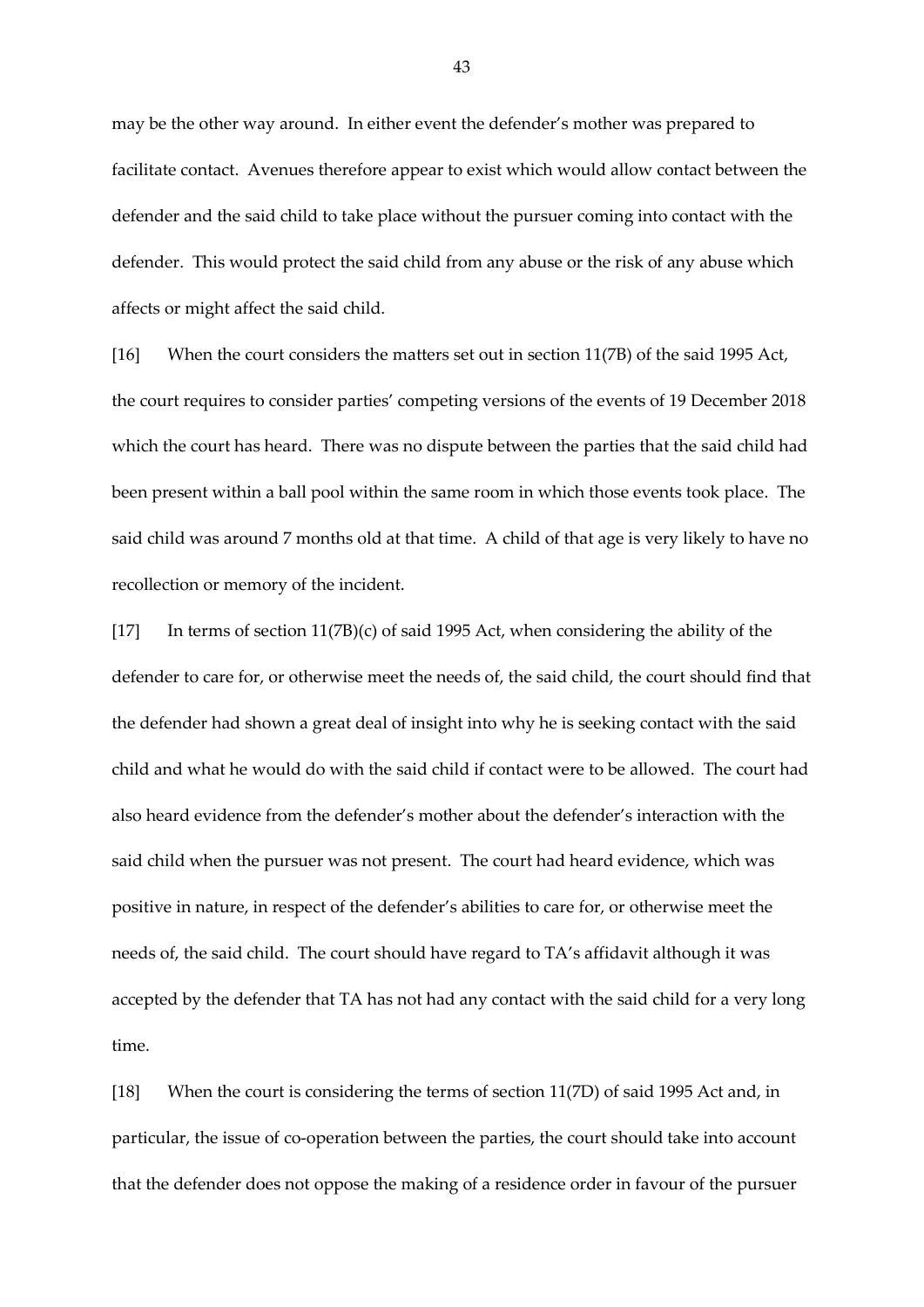but is simply seeking contact with the said child. If the court were to award contact to the defender there are avenues by which such contact could take place. Other people could step in to collect the said child from the pursuer and return the said child to the pursuer. Cooperation could be achieved in that way.

[19] The defender seeks to persuade the court that making a contact order in favour of the defender would be better for the said child than no such order being made at all. The benefits to the said child flow from having contact with his natural father, the defender, who has consistently sought contact with the said child post-separation. If anything untoward happens during any contact period allowed by the court, it would be open to the pursuer to take "further action".

[20] If the defender's analysis is correct, there had been no evidence from the pursuer that the said child would be in danger or would be adversely affected by contact with the defender. There do not appear to have been any issues when the defender was caring for the said child on his own prior to parties' final separation when the defender took the said child on visits to the home of the defender's mother.

[21] It was accepted on behalf of the defender that, following his conviction for assaulting the pursuer, the defender had not been made the subject of any community payback order with supervision or programme requirements. Following his conviction the defender had been made the subject of a community payback order with only an unpaid work requirement. In addition, the defender had been made the subject of a non-harassment order for a period of 2 years.